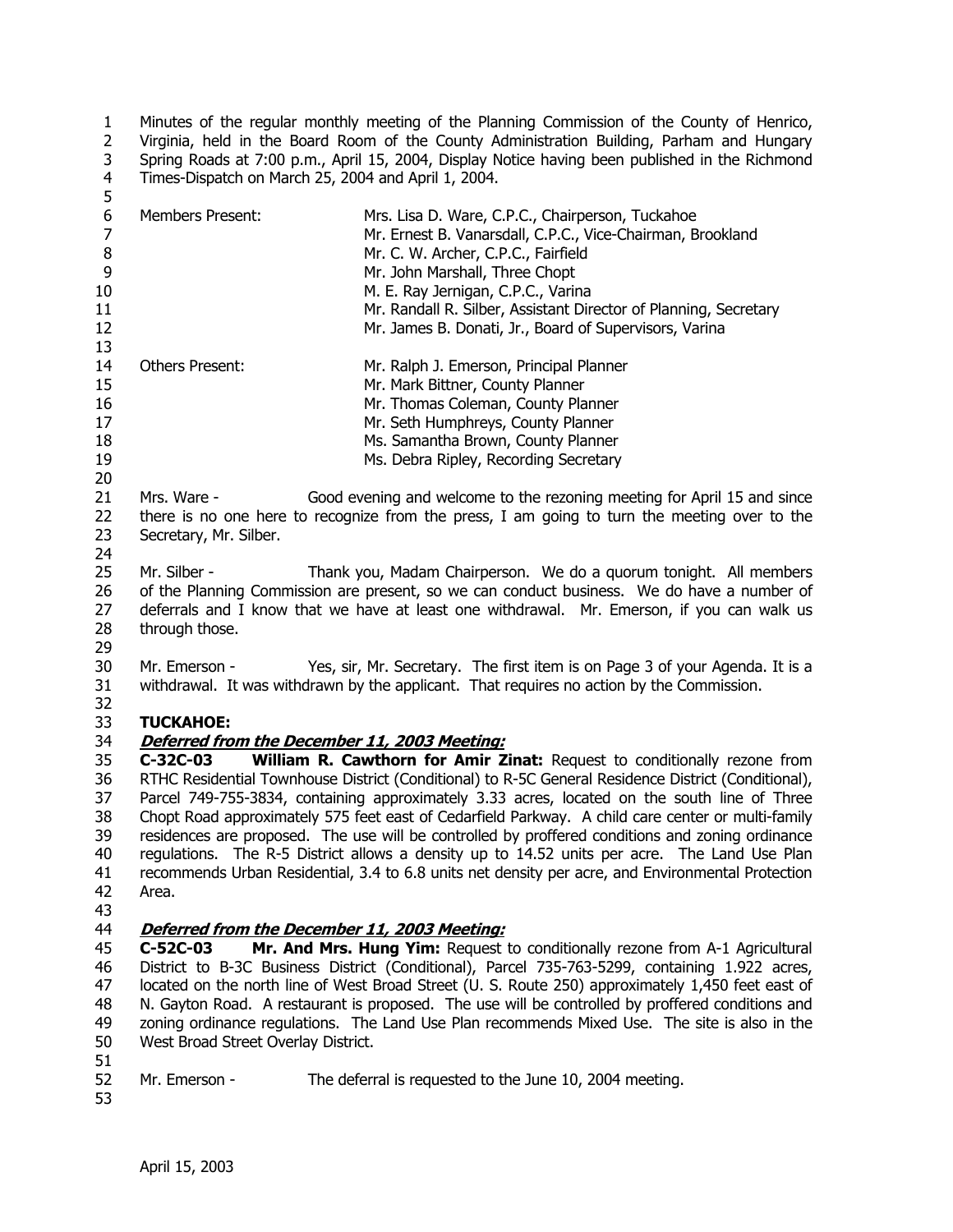54 55 56 57 58 59 60 61 62 63 64 65 66 67 68 69 70 71 72 73 74 75 76 77 78 79 80 81 82 83 84 85 86 87 88 89 90 91 92 93 94 95 96 97 98 99 100 101 102 103 104 105 106 Mrs. Ware - Is there any opposition to the deferral of this case? Mr. Marshall - Madam Chairman, I move that Case C-52C-03 be deferred to the June 10, 2004 meeting at the request of the applicant. Mr. Jernigan - Second. Mrs. Ware - Motion made by Mr. Marshall and seconded by Mr. Jernigan. All in favor say aye. All opposed say no. The motion passes. At the request of the applicant, the Planning Commission deferred Case C-52C-03, Mr. And Mrs. Hung Yim, to its meeting on June 10, 2004. **P-2-04 Ale House of Innsbrook, Inc.:** Request for a Provisional Use Permit under Sections 24- 58.2(a), 24-58.2(e), 24-58.2(d) and 24-122.1 of Chapter 24 of the County Code in order to place four (4) video games and one pool table for use in the restaurant, along with extended operating hours for restaurant use and billiard parlor, on part of Parcel 747-760-9391, containing 9,700 square feet (billiard parlor 900 square feet), located on the north line of W. Broad Street (U. S. Route 250) between Dominion Boulevard and Cox Road (The Innsbrook Shoppes). The existing zoning is B-2C Business District (Conditional). The Land Use Plan recommends Commercial Concentration. Mr. Emerson - The deferral is requested to your May 13, 2004 meeting. Mrs. Ware - Is there any opposition to the deferral of this case? No opposition. Mr. Marshall. Mr. Marshall - Madam Chairman, I move that Case P-2-04 be deferred to the May 13, 2004 meeting at the request of the applicant. Mr. Vanarsdall - Second. Mrs. Ware - Motion made by Mr. Marshall and seconded by Mr. Vanarsdall. All in favor say aye. All opposed say no. The motion passes. At the request of the applicant, the Planning Commission deferred Case P-2-04, Ale House of Innsbrook, Inc. to its meeting on May 13, 2004. **C-15-04 Joseph P. Marchetti, Jr.:** Request to rezone from A-1 Agricultural District to O-1 Office District, Parcel 746-757-7922, containing 0.556 acre, located on the east line of Church Road approximately 140 feet north of Woodbaron Way. The applicant proposes a general office, medical or dental use. The use will be controlled by zoning ordinance regulations. The Land Use Plan recommends Office. Mr. Emerson - The deferral is requested to the July 15, 2004 meeting. Mrs. Ware - Is there any opposition to the deferral of this case? No opposition. Mr. Marshall. Mr. Marshall - Madam Chairman, I move that Case C-15-04 be deferred to the July 15, 2004 meeting at the request of the applicant. Mr. Vanarsdall - Second.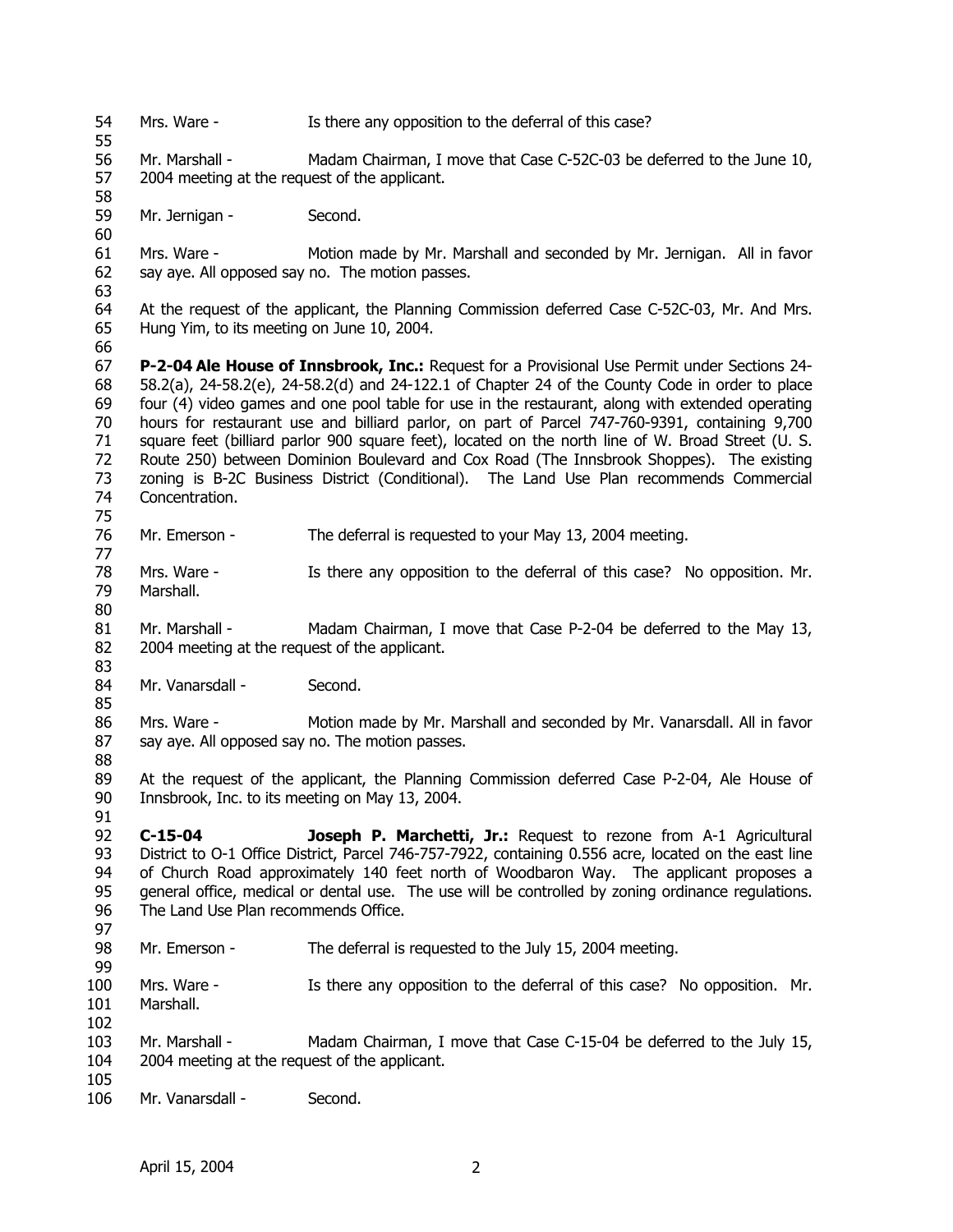107 108 109 110 Mrs. Ware - Motion made by Mr. Marshall and seconded by Mr. Vanarsdall. All in favor say aye. All opposed say no. The motion passes.

111 112 At the request of the applicant, the Planning Commission deferred Case C-15-04, Joseph P. Marchetti, Jr. to its meeting on July 15, 2004.

114 115 116 117 118 119 120 121 **C-16C-04 Garth Brandaw for Colson & Colson Construction Co.:** Request to conditionally rezone from A-1 Agricultural District and R-6C General Residence District (Conditional) to R-6C General Residence District (Conditional), Parcels 749-755-4576, 749-755-9136 and 749- 755-8188, containing approximately 10.80 aces, located on the north line of Three Chopt Road and the southwest corner of the I-64/Gaskins Road Interchange, approximately 500 feet west of Gaskins Road. The applicant proposes a 118-suite unit retirement residence for seniors with associated uses. The R-6 District allows a density up to 19.80 units per acre. The Land Use Plan recommends Office and Environmental Protection Area.

123 Mr. Emerson - The deferral is requested to the July 16, 2004 meeting.

125 Mrs. Ware - Is there any opposition to the deferral of this case?

127 128 129 Mr. Marshall - Madam Chairman, I move that Case C-16C-04, Garth Brandaw for Colson & Colson Construction Co. be deferred to the July 15, 2004 meeting at the request of the applicant.

131 Mr. Vanarsdall - Second.

133 134 Mrs. Ware - Motion made by Mr. Marshall and seconded by Mr. Vanarsdall. All in favor say aye. All opposed say no. The motion passes.

136 137 At the request of the applicant, the Planning Commission deferred Case C-16C-04, Garth Brandaw for Colson & Colson Construction Company to its meeting on July 15, 2004.

139 140 Mr. Emerson - Madam Chairman, that completes the withdrawals and deferrals that we had requested tonight, unless the Commission tonight has other items they wish to add.

142 Mr. Marshall - Madam Chairman, I have two cases that I am going to defer. Page 1.

### 144 **Deferred from the March 11, 2004 Meeting:**

145 146 147 148 149 150 151 152 153 154 155 156 **C-9C-04 Gloria Freye for Webb L. Tyler and G. Edmond Massie, IV:** Request to conditionally rezone from A-1 Agricultural District to R-3C One Family Residence District (Conditional) and C-1 Conservation District, Parcels 744-764-5770, 744-764-5157, 744-764-4443, 744-764-3831, 744-764-3317, 744-764-2703, 744-763-2190, 744-763-1576, part of Parcels 744- 763-0961 and 744-763-0148 (McDonalds Small Farms subdivision), and Parcel 743-763-3572, containing 30.31 acres (R-3C= 28.83 ac.; C-1= 1.48 ac.), located along the west line of Belfast Road beginning at a point approximately 167 feet south of its intersection with Dublin Road and on the east line of I-295 approximately 375 feet north of I-64. The applicant proffers no more than 2.2 single family residential dwelling units (approximately 67 single family units) per acre. The R-3 District allows a minimum lot size of 11,000 square feet. The Land Use Plan recommends Suburban Residential 1, 1.0 to 2.4 units net density per acre.

157 Mrs. Ware - Is there any opposition to the deferral of this case? No opposition.

158

113

122

124

126

130

132

135

138

141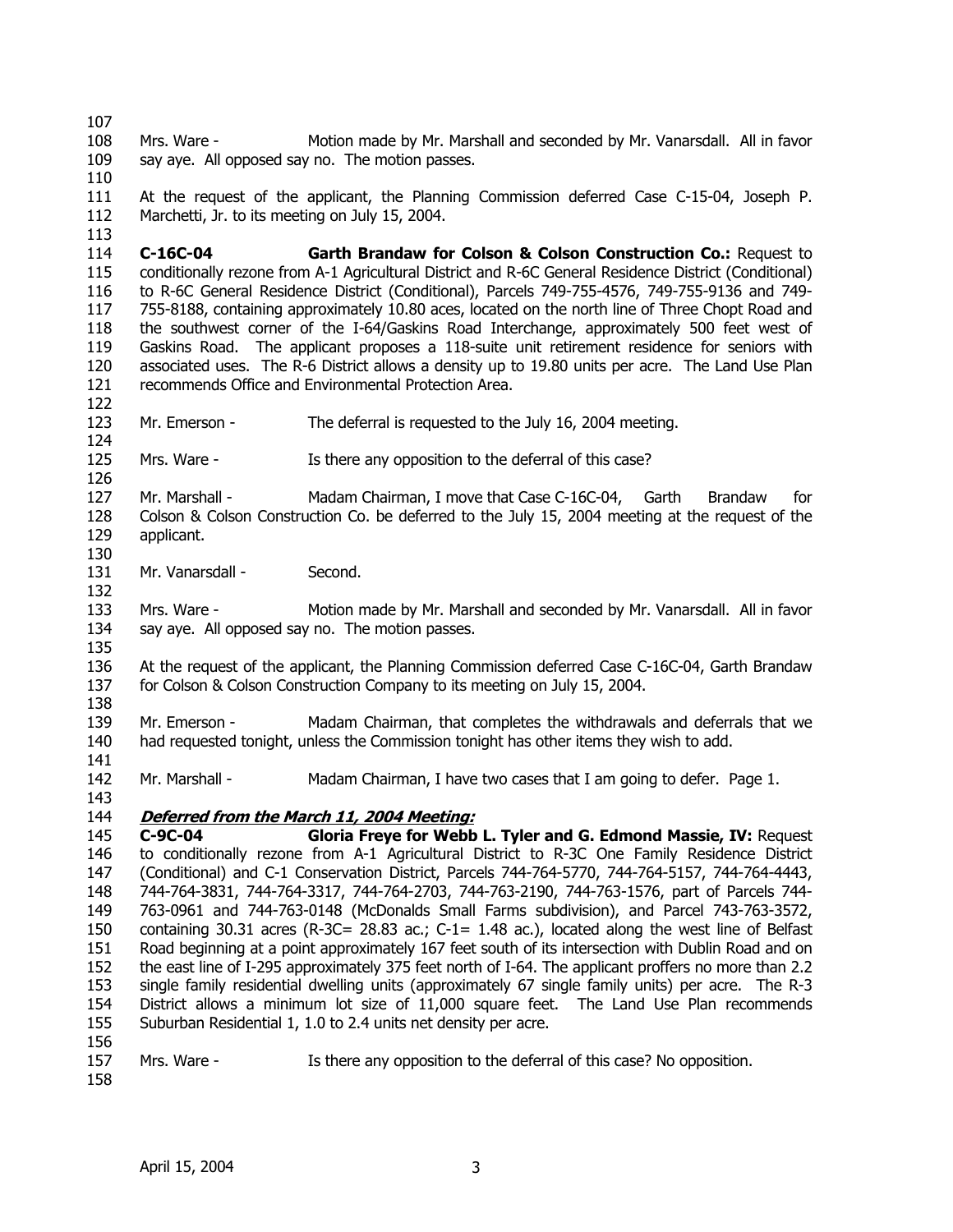- 159 160 Mr. Marshall - Madam Chairman, I move that Case C-9C-04 be deferred to the July 15, 2004 meeting at the request of the Commission.
- 162 Mr. Vanarsdall - Second.
- 164 165 Mrs. Ware - Motion made by Mr. Marshall and seconded by Mr. Vanarsdall. All in favor say aye. All opposed say no. The motion passes.
- 166

171

181

161

163

167 168 169 The Planning Commission deferred Case C-9C-04, Gloria Freye for Webb L. Tyler and G. Edmond Massie, IV, to its meeting on July 15, 2004.

170 Mr. Marshall - Madam Chairman, on Page 2 of the Agenda, Case C-11C-04.

## 172 **Deferred from the March 11, 2004 Meeting:**

173 174 175 176 177 178 179 180 **C-11C-04 Gloria Freye for Webb L. Tyler and G. Edmond Massie, IV:** Request to conditionally rezone from A-1 Agricultural District to R-3C One Family Residence District (Conditional) and C-1 Conservation District, Parcels 743-764-6363 and 743-764-4622, containing 20.95 acres (R-3C= 13.93 ac.; C-1= 7.02 ac.), located between Belfast Road and I-295. The applicant proffers no more than 2.2 single family residential dwelling units (approximately 46 single family units) per acre. The R-3 District allows a minimum lot size of 11,000 square feet. The Land Use Plan recommends Suburban Residential 1, 1.0 to 2.4 units net density per acre, and Environmental Protection Area.

- 182 183 Mrs. Ware - Is there any opposition to the deferral of this case? There is no opposition.
- 184 185 Mr. Marshall - Madam Chairman, I move that Case C-11C-04 be deferred to the July 15, 2004 meeting at the request of the Commission.
- 187 Mr. Vanarsdall - Second.

189 190 Mrs. Ware - Motion made by Mr. Marshall and seconded by Mr. Vanarsdall. All in favor say aye. All opposed say no. The motion passes.

191

186

188

192 193 The Planning Commission deferred Case C-11C-04, Gloria Freye for Webb L. Tyler and G. Edmond Massie, IV, to its meeting on July 15, 2004.

194 195 Mr. Jernigan - Madam Chairman, I have three cases that have to be deferred.

196

## 197 **Deferred from the February 12, 2004 Meeting:**

198 199 200 201 202 203 204 205 206 207 208 209 210 **C-6C-04 Gloria Freye for Ray Perkins:** Request to conditionally rezone from A-1 Agricultural District and C-1 Conservation District to R-2C (82.5acres) R-2AC (63.4 acres) and R-3C (30.1 acres) One Family Residence District (Conditional); R-5AC (26.9 acres) General Residence District (Conditional), and RTHC (41.036 acres) Residential Townhouse District (Conditional), Parcels 816-729-1884, 814-731-5764 and part of Parcel 817-731-6470, containing 243.936 acres, located at the northern terminus of Westover Avenue, extending northward to Creighton Road. The applicant proposes a residential community of no more than five hundred ninety-seven (597) units (320 one family lots, 79 villa lots, 96 townhouses, 102 condominiums). The R-2 District allows a minimum lot size of 18,000 square feet; the R-2A District allows a minimum lot size of 13,500 square feet; the R-5A District allows a minimum lot size of 5,625 square feet; and the maximum density in the RTH District is nine (9) units per acre. The Land Use Plan recommends Suburban Residential 1, 1.0 to 2.4 units net density per acre, Office/Service, Light Industry, and Environmental Protection Area. The site is in the Airport Safety Overlay District.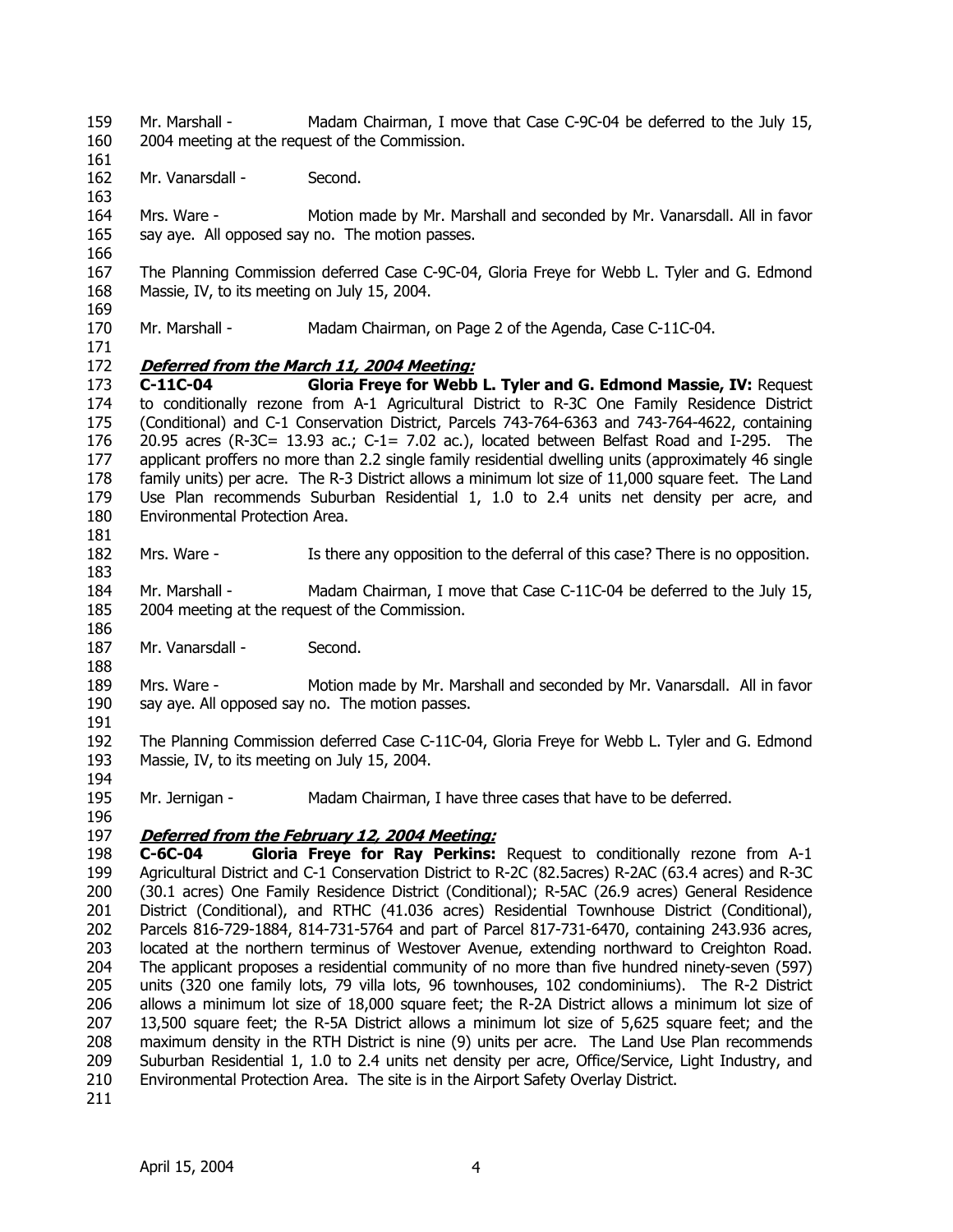212 213 214 215 216 217 218 219 220 221 222 223 224 225 226 227 228 229 230 231 232 233 234 235 236 237 238 239 240 241 242 243 244 245 246 247 248 249 250 251 252 253 254 255 256 257 258 259 260 261 262 263 264 Mrs. Ware - Is there any opposition to the deferral of this case? No opposition. Mr. Jernigan. Mr. Jernigan - Madam Chairman, I move to defer Case C-6C-04, Ray Perkins, to the July 15, 2004 Planning Commission meeting by request of the Commission. Mr. Vanarsdall - Second. Mrs. Ware - Motion made by Mr. Jernigan and seconded by Mr. Vanarsdall. All in favor say aye. All opposed say no. The motion passes. The Planning Commission deferred Case C-6C-04, Gloria Freye for Ray Perkins, to its meeting on July 15, 2004. **C-17C-04 Glenn Moore for Darbytown Partners, LLC:** Request to conditionally rezone from B-1C Business District (Conditional) to R-3C One Family Residence District (Conditional) and C-1C Conservation District (Conditional), part of Parcel 807-707-6551, containing 8.7 acres (5.917 ac. – R-3C; 2.784 ac. – C-1C), located at the southwest intersection of Darbytown and Oakland Roads. The applicant proposes no more than fourteen (14) single family residential units. The R-3 District allows a minimum lot size of 11,000 square feet. The Land Use Plan recommends Commercial Concentration and Environmental Protection Area. Mrs. Ware - Is there any opposition to the deferral of this case? There is no opposition. Mr. Jernigan - Then I move to defer this case to July 15, 2004 by request of the Commission. Mr. Vanarsdall - Second. Mrs. Ware - Motion made by Mr. Jernigan and seconded by Mr. Vanarsdall. All in favor say aye. All opposed say no. The motion passes. The Planning Commission deferred Case C-17C-04, Glenn Moore for Darbytown Partners, LLC, to its meeting on July 15, 2004. Mr. Jernigan - And the third case is C-18C-04. **C-18C-04 Gooss & Associates, AIA**: Request to conditionally rezone from R-3 One Family Residence District and B-1 Business District to B-1C Business District (Conditional), Parcels 829-715-3035, 829-715-4034, and part of Parcel 828-715-8918, containing 0.71 acre, located at 325 and 335 E. Williamsburg Road (U. S. Route 60) approximately 100 feet west of East Lake Drive. A restaurant and shops are proposed. The use will be controlled by proffered conditions and zoning ordinance regulations. The Land Use Plan recommends Commercial Concentration and Suburban Residential 2, 2.4 to 3.4 units net density per acre. The site is in the Airport Safety Overlay District. Mrs. Ware - Is there any opposition to the deferral of this case? There is no opposition. Mr. Jernigan - Madam Chairman, I move to defer this case to May 13, 2004 by request of the Commission. Mr. Vanarsdall - Second.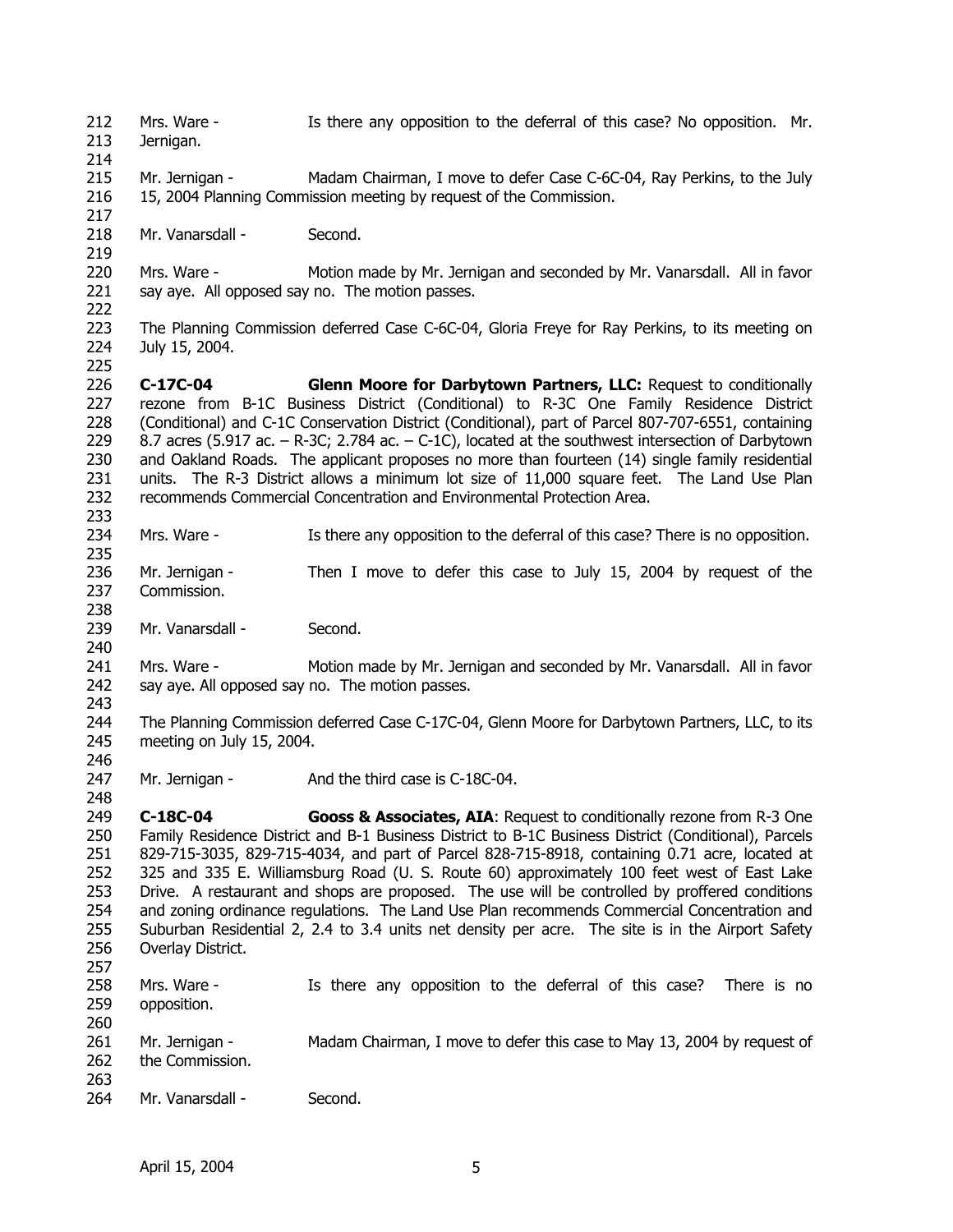265 266 267 268 269 270 271 272 273 Mrs. Ware - Motion made by Mr. Jernigan and seconded by Mr. Vanarsdall. All in favor say aye. All opposed say no. The ayes have it. The motion passes. The Planning Commission deferred Case C-18C-04, Gooss & Associates, AIA, to its meeting on May 13, 2004. Mrs. Ware - And I also have a case to defer this evening. It is C-73C-03. 274 **Deferred from the March 11, 2004 Meeting:** 275 276 277 278 279 280 281 282 283 284 285 286 287 288 289 290 291 292 293 294 295 296 297 298 299 300 301 302 303 304 305 306 307 308 309 310 311 312 313 314 315 316 317 **C-73C-03 Gloria Freye for WILHOOK, LLC:** Request to conditionally rezone from A-1 Agricultural District and R-1 One Family Residence District to R-2C One Family Residence District (Conditional), part of Parcel 744-742-5871, containing 22.753 acres, located on the north line of Patterson Avenue (Route 6) approximately 1,600 feet west of Gaskins Road. The applicant proposes no more than forty (40) single family residential lots. The R-2C Districts allows a minimum lot size of 18,000 square feet. The Land Use Plan recommends Semi Public. Mrs. Ware - Is there any opposition to the deferral of this case? Since there is no opposition, then I move that Case C-73C-03 be deferred to the July 15, 2004 meeting, at the request of the Commission. Mr. Marshall - Second. Mrs. Ware - Motion made by Mrs. Ware, seconded by Mr. Marshall. All in favor say aye. All opposes say no. The motion passes. The Planning Commission deferred Case C-73C-03, Gloria Freye for WILHOOK, LLC, to its meeting on July 15, 2004. Mr. Silber - Any other deferrals at this point? OK. Next on the agenda would be the expedited items. These are items that are on the Commission's expedited list of cases. These are cases where there are no known issues, there is no opposition that the County is aware of. The Planning Commissioner from that district is comfortable with the request and so we put it on the expedited agenda so as to not go through a hearing on that. So, we have one, Mr. Emerson, that is on the expedited agenda? Mr. Emerson - Yes, sir, Mr. Silber. We have one on the agenda. It is on page 2 of your regular agenda. It is P-3-04. **P-3-04 Mark Slusher for Panera, LLC:** Request for a Provisional Use Permit under Sections 24-58.2(d) and 24-122.1 of Chapter 24 of the County Code in order to provide an outside dining area for the restaurant, on part of Parcel 737-762-4724, containing 450 square feet, located at the southeast intersection of W. Broad Street (U. S. Route 250) and Lauderdale Drive (The Shoppes At Westgate). The existing zoning is B-2C Business District (Conditional). The Land Use Plan recommends Mixed Use. The site is in the West Broad Street Overlay District. Mrs. Ware - Is there any opposition to hearing this case on the expedited agenda? There is none. Mr. Marshall - Madam Chairman, I move approval of P-3-04. Mr. Vanarsdall - Second.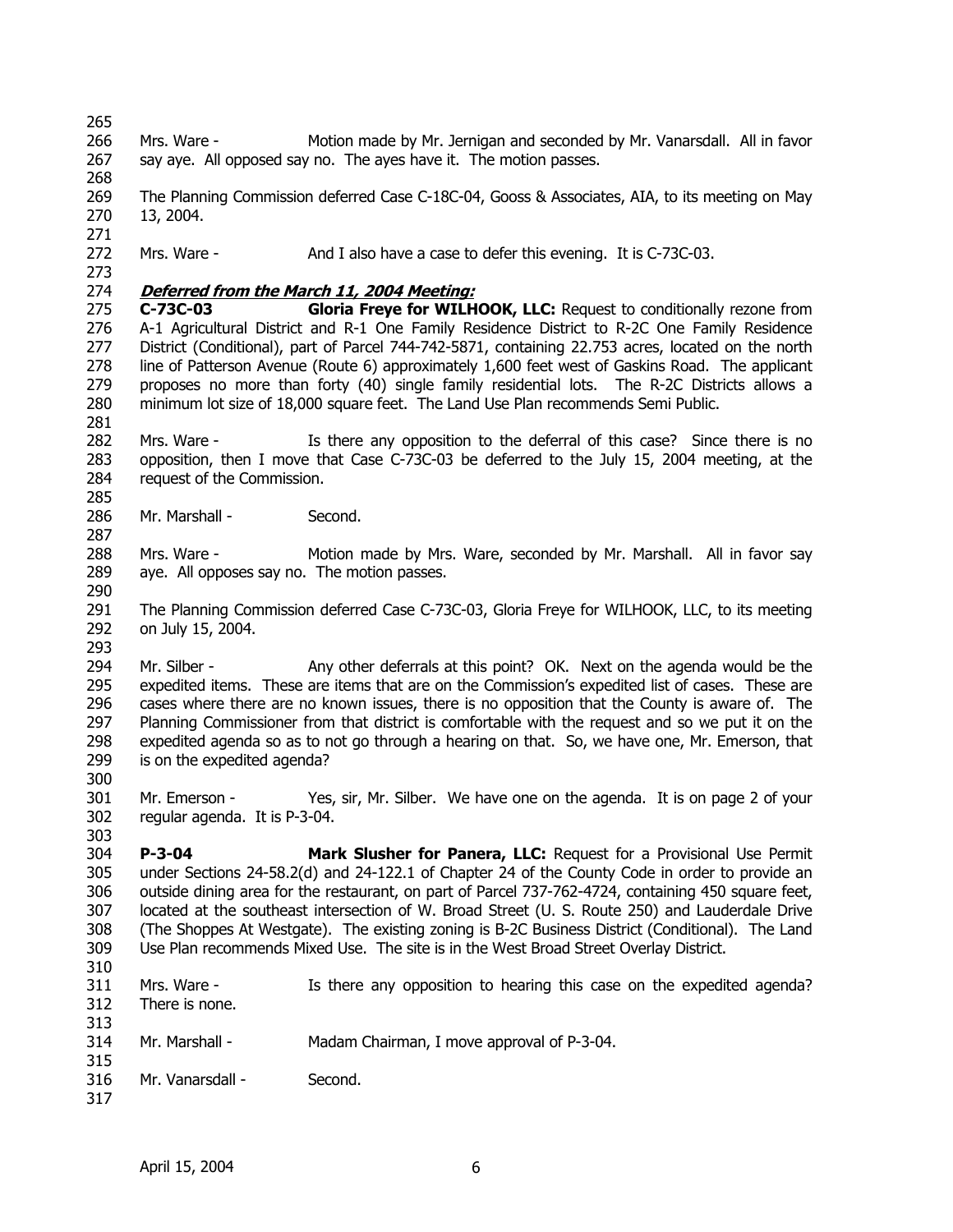318 319 Mrs. Ware - Motion made by Mr. Marshall and seconded by Mr. Vanarsdall. All in favor say aye. All opposed say no. The motion passes.

320

321 **REASON:** Acting on a motion by Mr. Marshall, seconded by Mr. Vanarsdall, the Planning Commission voted 5-0 (one abstention) to recommend that the Board of Supervisors **grant** the request because it is reasonable in light of the surrounding uses and existing zoning on the property. 322 323 324 325

# 326 **Deferred from the March 11, 2004 Meeting:**

327 328 329 330 331 332 333 334 335 **C-7C-04 Larry Horton for Anthony P. Renaldi:** Request to conditionally rezone from A-1 Agricultural District and M-1C Light Industrial District (Conditional) to R-2C (15.29 ac.) and R-2AC (48.52 ac.) One Family Residence Districts (Conditional), Parcels 813-733-7603, 814-732- 6992, 815-733-0010 and part of Parcel 815-733-2040, containing approximately 63.81 acres, located on the north line of Creighton Road approximately 360 feet east of Cedar Fork Road. The applicant proposes no more than one hundred twenty-five (125) single-family residential lots. The R-2A District allows a minimum lot size of 13,500 square feet; the R-2 District allows a minimum lot size of 18,000 square feet. The Land Use Plan recommends Office/Service. The site is in the Airport Safety Overlay District.

- 337 338 Mrs. Ware - Is there any opposition to this case? We do have opposition. Mr. Emerson.
- 339

345

336

340 341 342 343 344 Mr. Emerson - As Mr. Silber stated, this case contains 63.81 acres from A-1, Agricultural District, and M-1C, Light Industrial District (Conditional), to R-2C, Single Family Residence District (Conditional), and R-2AC, Single Family Residence District (Conditional), to develop a single-family residential subdivision. This request would permit the development of up to 120 single-family homes.

346 347 348 You just had passed out to you revised proffers that were submitted this afternoon. The time limits would have to be waived if you choose to act on this case tonight.

349 350 351 352 353 Portions of this property were rezoned to M-1C by two previous rezoning cases (C-8C-96, and C-62C-96). The proposed use in both cases was an Office/Service complex. The proffers on both cases called for a substantial buffer around the perimeter of the site to protect the adjacent residential uses.

354 355 356 357 358 359 The 2010 Land Use Plan designates the subject site as Office/Service. Residential development is not consistent with the Plan's recommendation; however, it is consistent with the adjacent residential uses in this corridor and other uses that are currently becoming predominant in the corridor. The site is also located in the Creighton Road Corridor Special Strategy Area which the Creighton Road Corridor Study recommends specific guidelines for new development. These guidelines are intended to establish a higher level of design, including;

360 361

362

- Brick as the preferred finish material for all buildings.
- Sidewalks, where logically needed, along collection and arterial roadways.
- Landscaped and recreational spaces for residents.
- 363 364

365 366 367 368 The applicant has completed and submitted a traffic impact study. Upon review by the Traffic Engineer and comments from the Traffic Engineering Department, the applicant has submitted and proffered a new conceptual layout, which aligns the Creighton Road entrance with the entrance to St. Paul's Baptist Church south of the property.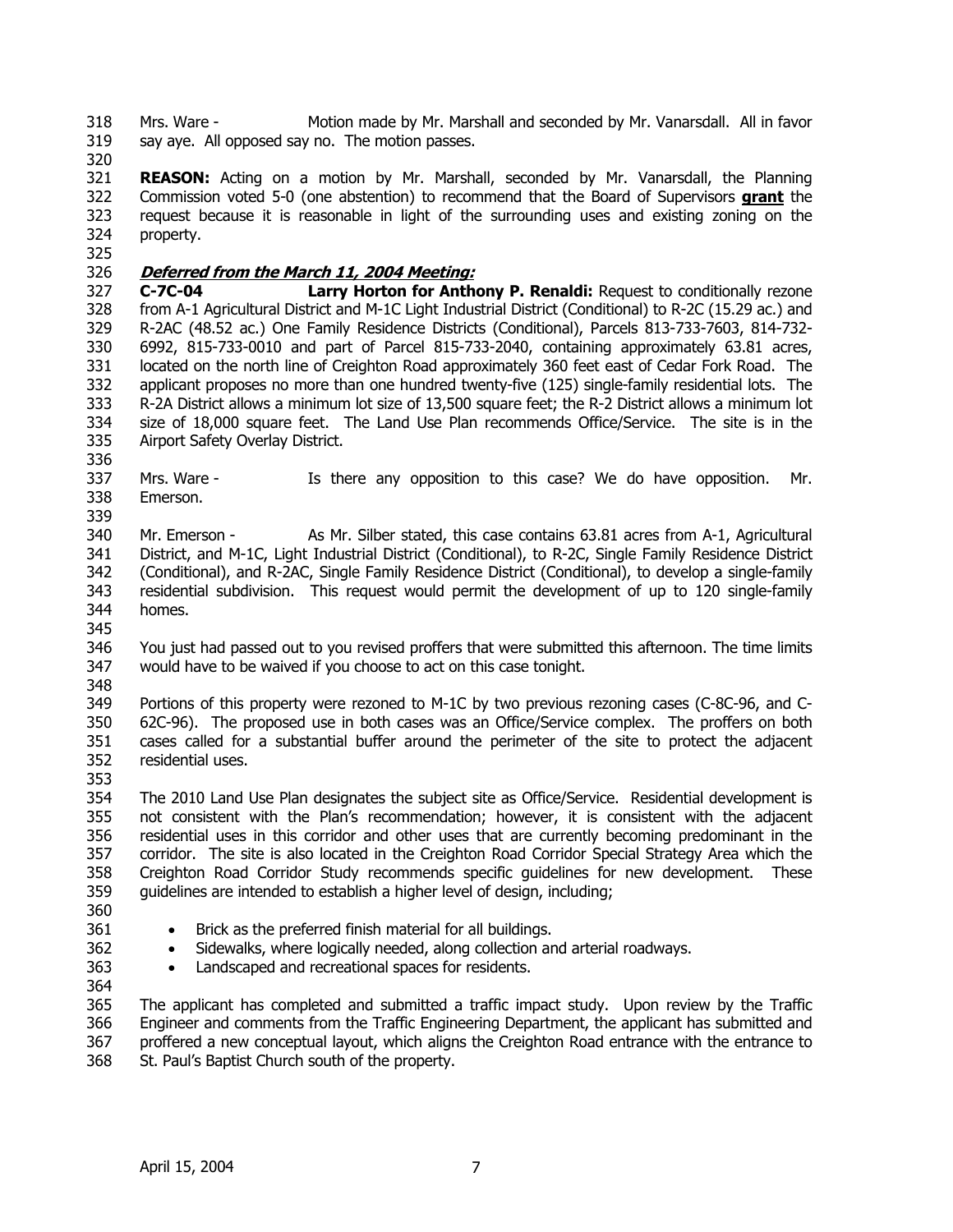369 370 371 The applicant has submitted revised proffers dated today that address staff's concerns including sidewalks, curb and gutter, foundation and tree planting, garages, lot widths, and percentage of brick on the dwellings.

372

373 374 375 In summary, single-family residential use would be in keeping with the trends in this area and the applicant has satisfied all of staff's concerns and we can recommend approval of this application tonight.

- 377 If you have any questions, I would be happy to try to answer them.
- 378 379 380 Mrs. Ware - Thank you. Are there any questions for Mr. Emerson? No questions. Would you like to hear from the applicant?
- 381 382

383

376

Mr. Archer - Yes.

384 385 386 387 388 389 390 391 392 393 394 395 396 397 398 399 400 401 402 Mr. Horton - Good evening. My name is Larry Horton, representing the applicant. We have been working on this case since about September to assemble these parcels and I'd like to point out that out of the adjoining site, it is 64 acres. Fifty-seven acres are zoned M-1 which touch approximately 47 residents, so, obviously, we feel like residential is a more prudent use than the M-1 that is currently there. I had gone door to door with all of the residents along Creighton that actually touched the site and I have met with the St. Paul's Church twice. I have met with the Clarendon Farms neighborhood. There are a couple of ladies that live actually right in the middle of the site, and I worked with them to give them access to public water and sewer and a paved road once the site will hopefully be completed. The density is about 1.9 per acre and I've met staff for an entrance feature. It is a little two-acre pond in the middle that I hope to use for amenities and as far as the proffers, we had gone through and addressed the concerns that staff had on my product except for one, where the staff was talking about 2100 sq. ft. for a two-story. I have six 2 stories that we are offering and the average square footage of all six of them is 2300, so in total I exceed the 2100 that staff wanted, but I have one plan that is 2023 sq. ft. that is one of our better sellers, so I take a little except to that, but overall I meet the spirit of the act. I guess that was about all I would like to say. I have met with the neighbors, sent letters to the adjacents and tried to work with them on issues and concerns that they had and I will submit to you that I think that residential is more appropriate and the highest and best use as opposing to having M-1 in a predominantly residential area.

403

405

409

404 With that I will entertain any questions.

|     | 406 Mrs. Ware - | Are there any questions? |
|-----|-----------------|--------------------------|
| 407 |                 |                          |

408 Mr. Archer - Mr. Horton, were you aware that we had opposition?

410 411 Mr. Horton - No, sir.

- 412 413 Mr. Archer - OK. We will find out what it is about. We didn't time that. I believe you need to reserve some time.
- 414 415 Mr. Horton - Yes, sir. I would.
- 416 417 Mr. Archer - Did we time it?
- 418 419 Mr. Silber - We did not time it. I will estimate it.
- 420 421 Mr. Archer - Thank you, sir.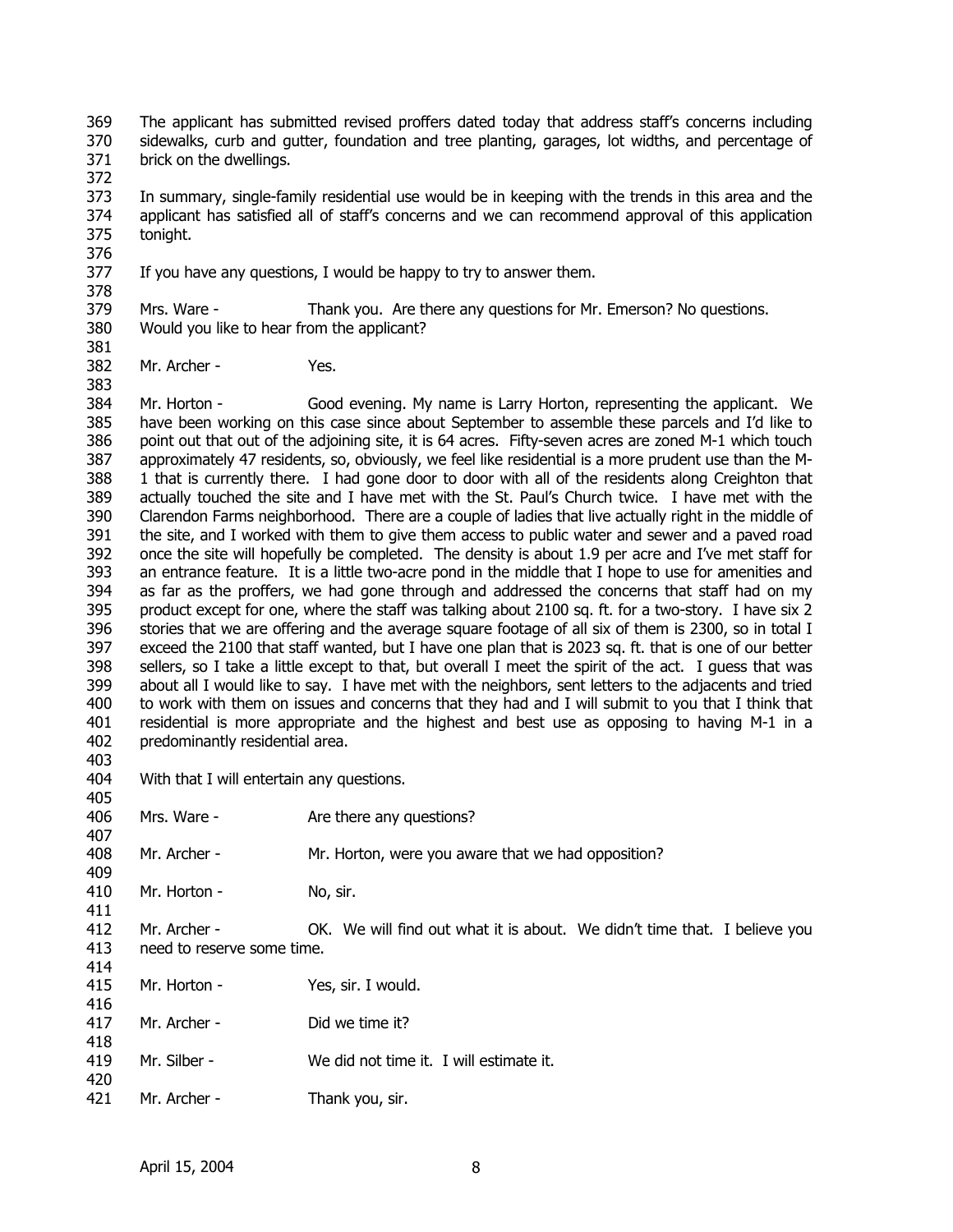422

#### 423

Mrs. Ware - Would you like to hear from the opposition now? Please state your name

424 and address.

425

426 427 428 429 430 431 432 433 434 435 436 437 438 439 440 441 442 443 444 Mr. Jay Shurley - I am Jay Shurley. I go by Jay. My name is John. I live at 4508 Creighton Road. I live down the hill from this and some of my concerns that I have heard that the Arthur Ashe School is already slated to be filled to capacity before this even gets started, and I have two children; one already at Arthur Ashe and one that is going to be going there in the next couple of years, and it worries me that they will either be in trailers or overcrowded class rooms, especially with a subdivision this size being added to it. I knew that St. Paul's Church had wanted to put a school there themselves, and to me it personally seems to make sense to have a school there instead of the neighborhood. But, anyway, the other issue I have is the traffic, with the traffic trying to get out of my driveway can be pretty hairy to say the least, and sometimes it can take quite a while to get out onto the road. The other concern that I had is the runoff from the water. Ever since this Clarendon Farms has been put up there, my property has been consistently or continually flooding more and more to the point that the front part of my yard I can't mow but once maybe twice a year, and sometimes with a weed eater at that. And then, of course, with the runoff you have sediment issues and people washing their cars and putting lawn fertilizer down, washing down towards us. I am on a well and have noticed since the other one that there has been an odor in my water in the last couple of years. And I am concerned about the wild life, because all of this is going to affect the wild life in the area. We just had a substantial area timbered near our property, too, between us and them, and that affects the runoff. It affects the impact on the wild life and those are my issues. Thank you.

446 Mrs. Ware - All right. Are there any questions?

448 449 Mr. Archer - Mr. Shurley, before you sit down, have you talked with anyone concerning the existing water issues that you have, anybody at the County?

- 451 Mr. Shurley - Yes, I have.
- 453 Mr. Archer - What kind of response have you gotten?

455 456 457 458 459 460 461 462 463 464 Mr. Shurley - One of them is, I wanted a back to ditch because when it rains, all of this water – keeping in mind that not only does the storm water flow down Creighton Road but the existing storm water sewer is flowing in the back, and so I've got water coming from the back and the front onto my property, but I did have a gentleman, I don't remember his name. He came out to look at the ditch, and we discussed possibly putting a back to the ditch. His concern is, well my concern is when the water is coming down the hill, it gets to my yard and just shoots into my yard and starts flooding. His concern is the water that is in my yard can't get into the ditch, but if the water wasn't in my yard to begin with I wouldn't have that problem. So, he did come out and look at it and he said he was going to talk to some people about possibly putting, paving the flume right at the pipe that is going under my driveway now.

465

445

447

450

452

454

466 467 Mr. Archer - So at this point the water just disburses. Is that what you are saying?

468 469 470 471 472 Mr. Shurley - In the front, yes, sir. We've also got a ditch in the back that bring water from the back and, obviously, because I live in a swamp I understand that it is a flat area and during a rain like we just had, I am going to have some standing water, but we have noticed more water running off from the hill since the subdivision has been in place.

- 473 Mr. Archer - Did you call me about that about a month ago, maybe?
- 474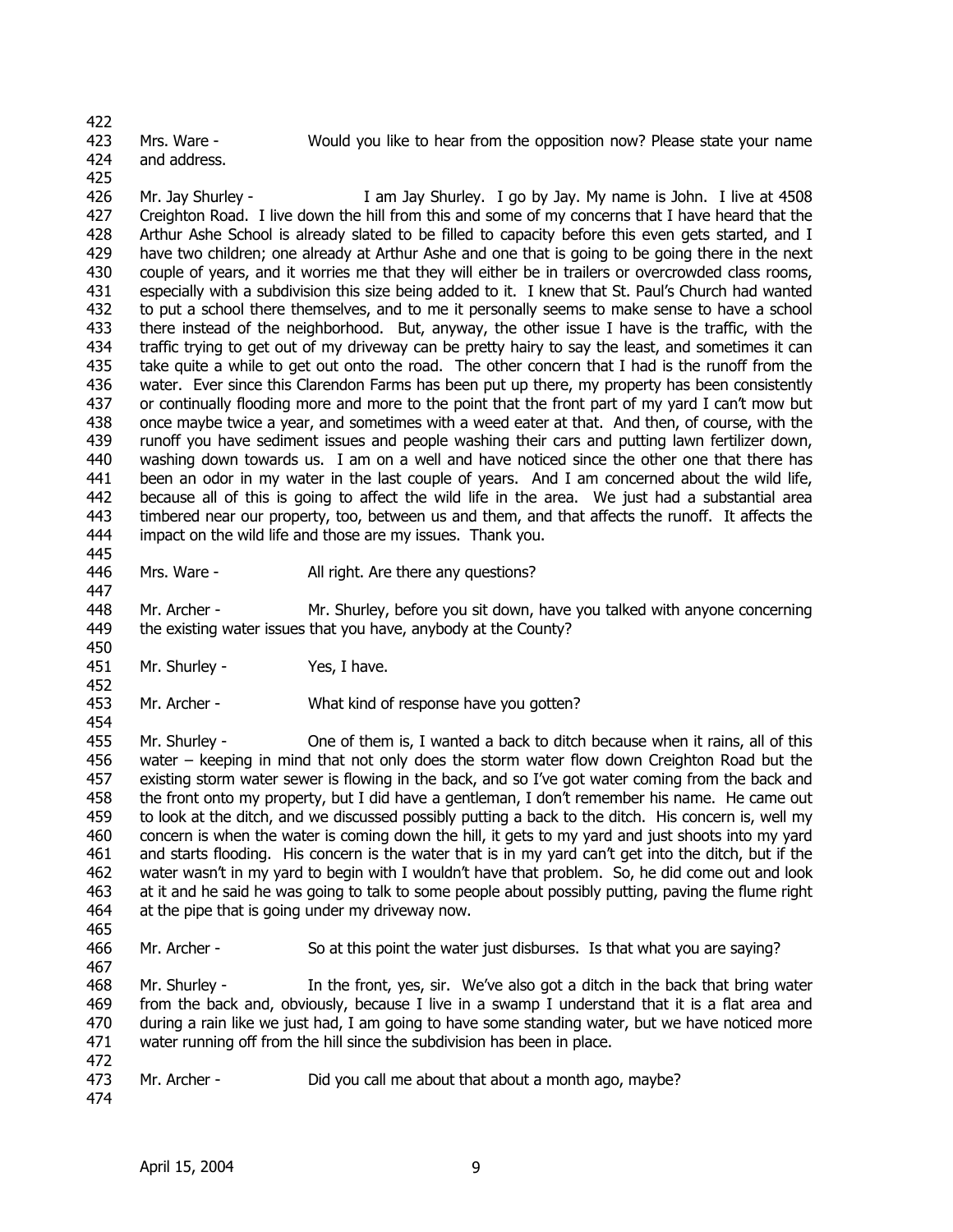475 476 477 478 479 480 481 482 483 484 485 486 487 488 489 490 491 492 493 494 495 496 497 498 499 500 501 502 503 504 505 506 507 508 509 510 511 512 513 514 515 516 517 518 519 520 521 522 523 524 525 526 527 Mr. Shurley - Could be. I believe I recognize several names in here that I have called. Mr. Archer - You have talked to everybody by now? Mr. Shurley - Yes, sir. I left my list of names at home from Planning and Public Works and some of the engineers that I have been talking to. Mr. Archer - Do you live all the way down in the bottom? Mr. Shurley - Yes, sir. I do. Mr. Archer - **OK.** I know where your house is. Mr. Shurley - I live in the cedar sided house that sits back off the road. It is easy to miss. I share a driveway with the cinderblock house. Mr. Archer - Now I am aware that probably when we have heavy rainfall, even before Clarendon Farms, that you probably got the water all of the time, but did your water increase when Clarendon Farms was built? Mr. Shurley - Yes, sir, it did. Mr. Archer - Did you discuss it with anybody at that time? Mr. Shurley - No, sir. I did not. I felt at that time that there really wasn't a whole lot I could do about it, but just live with it, because by the time I realized that the development was being built, it was beyond the planning stages. As a matter of fact, I surveyed that area. I was working for a survey company that surveyed that, but that is when I found out about it, was when I was in the process of surveying it, so at that point, it was a pretty much done deal. Mr. Archer - Well, there is not much we can do about the problem that exists already. Mr. Shurley - Correct. I understand that. That is why I don't want to make it any worse than it already is. Mr. Archer - I understand. At subdivision time, plans that are approved are then presented the opportunity of being done in a way that would alleviate these problems. I don't know what we can do about what is already there, except the things you have already noted, but now that we are aware that you are having a problem, this subdivision, if it is approved and any of the others that might be approved, certainly credibility should be given to the fact that you have lodged this complaint, and we certainly are aware of it. Mr. Shurley - And sediment basins trap and other things would certainly be helpful and I don't recall that there were any in Clarendon Farms. I believe they drained out into the swamp itself as I recall. That has been about five years or so ago. I haven't been back in there since then. Mr. Archer - Mr. Secretary, we don't have anybody here tonight that can address that sewer for us? Mr. Silber - No, Mr. Archer. I don't see anybody from the Drainage Division here. Mr. Shurley, I would want to let you know that what is before the Commission tonight is a request to rezone this property. This is an opportunity for the County to review the request for the possible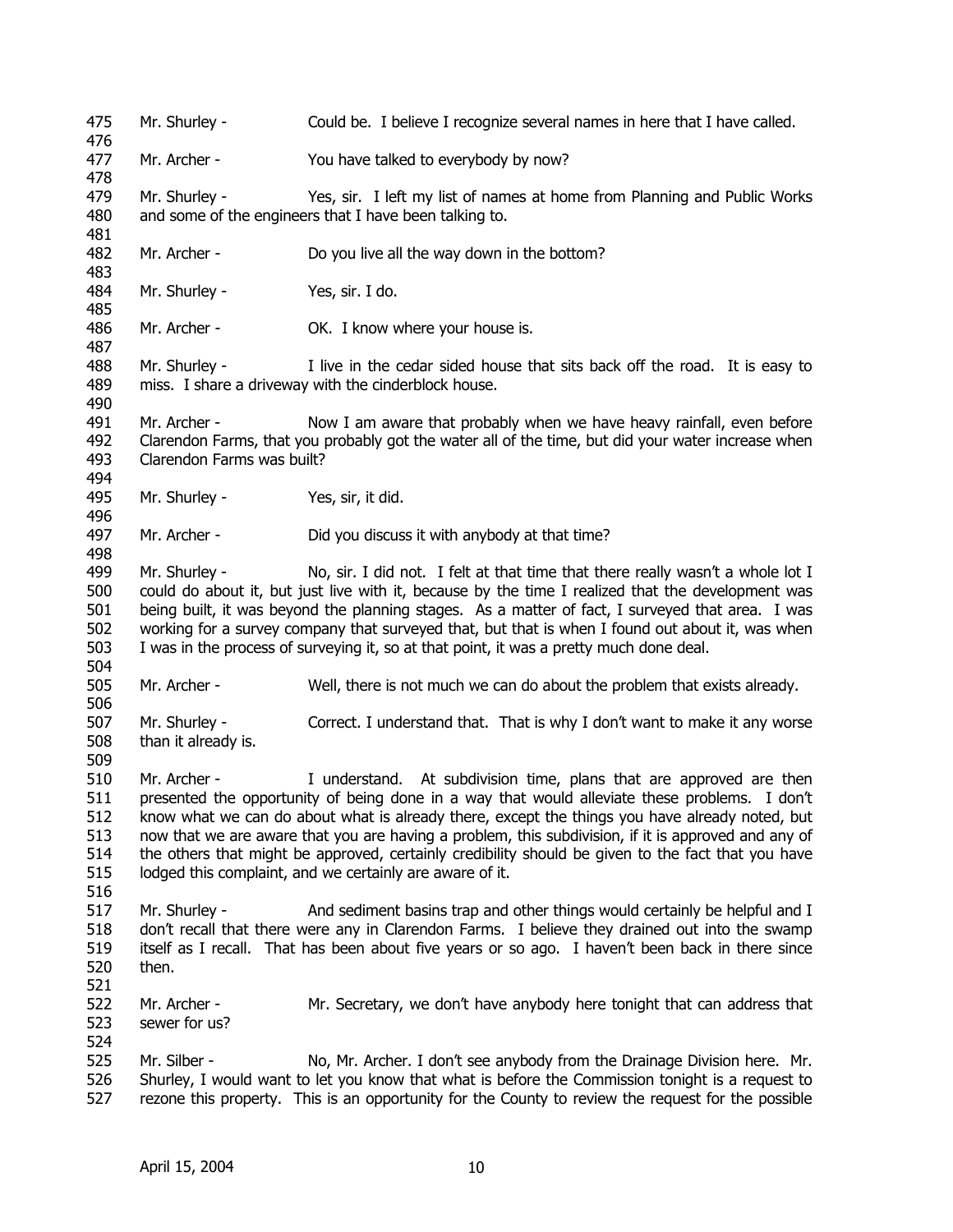528 529 530 531 532 533 use of putting a subdivision here. If this is approved by the Board of Supervisors, then the next step would be for the developer to put together his subdivision plans and construction plans. At that point, I think you need to be involved in that process to be sure that the drainage from this subdivision is handled properly so that it doesn't cause use of drainage problems in the future. What we can do is, we can take your name and address and phone number, and when the subdivision comes in…

534

550

535 536 537 Mr. Shurley - I will be happy to give it to any one of you all. I just filled this out earlier. Here it is.

538 539 540 541 542 543 544 545 546 547 548 549 Mr. Silber - Yes, sir. We can take that and we will do the best we can to notify you at the time of subdivision so you can be involved in the process. But, typically, when the construction plans are submitted, our Drainage Engineers would review those and make sure that there is no additional excessive runoff in the subdivision. It should be contained within the storm system in that development and handled properly so as not to create flooding down stream. So, hopefully this development will not increase any runoff under your property. The other point you made, you made reference to the school situation. Right now, all of the schools, elementary, middle and high school have capacity for additional children. There is additional development coming on line in the Creighton Road area, so it is not to say that there could not be a concern in the future, but at this point, schools has indicated that the Arthur Ashe Elementary School has current enrollment, and this is as of September 30, 2003, of 485 students and the capacity of 618, so right now they have capacity to handle this subdivision.

551 552 553 554 555 Mr. Shurley - Except that there is already a subdivision that is going to be on the other side of Cedar Fork that is going to fill it to capacity, as I understand it, and if St. Paul's indeed isn't interested in keeping it zoned so that they could build an academy or a school, as it were, it seems that that would be a viable option of filling up the school. But, also, looking at this plan I don't see any sediment control devices on there at all.

556 557 558 Mr. Archer - That would not be done until the subdivision approval time came. This is a zoning case.

559 560 Mr. Shurley - **OK.** 

561 562 563 564 565 566 567 568 569 Mr. Archer - I was also going to comment on the school situation and I am glad that Mr. Silber did because he probably explained it better than I could, but that is something that comes up probably every time we have a subdivision near schools that are nearing capacity. And I am aware that there is a lot more building than just this that is going on in that area, and I don't guess it is any secret to anybody that we are approaching the time that we are going to have to have another school or schools, whatever the case may be. I don't think it is like that movie "If you build it, they will come." You don't build the schools first and wait for them to fill up, but I think you have to create a need for them.

570

571 572 Mr. Shurley - You are right. I remember the movie.

573 574 575 576 Mr. Archer - That is kind of the dilemma we are faced with all of the time, that you have to wait until the schools or until we get enough population that warrants a school, and then, of course, it is up to the School Board to start looking for land to build another one on. But anyway, I appreciate your comments. I understand that somebody else wants to speak.

577 578 579 580 Mr. Jernigan - I'd like to say one thing. You were talking about the traffic and as you just stated, you know that there is a massive project planned behind St. Paul's Church.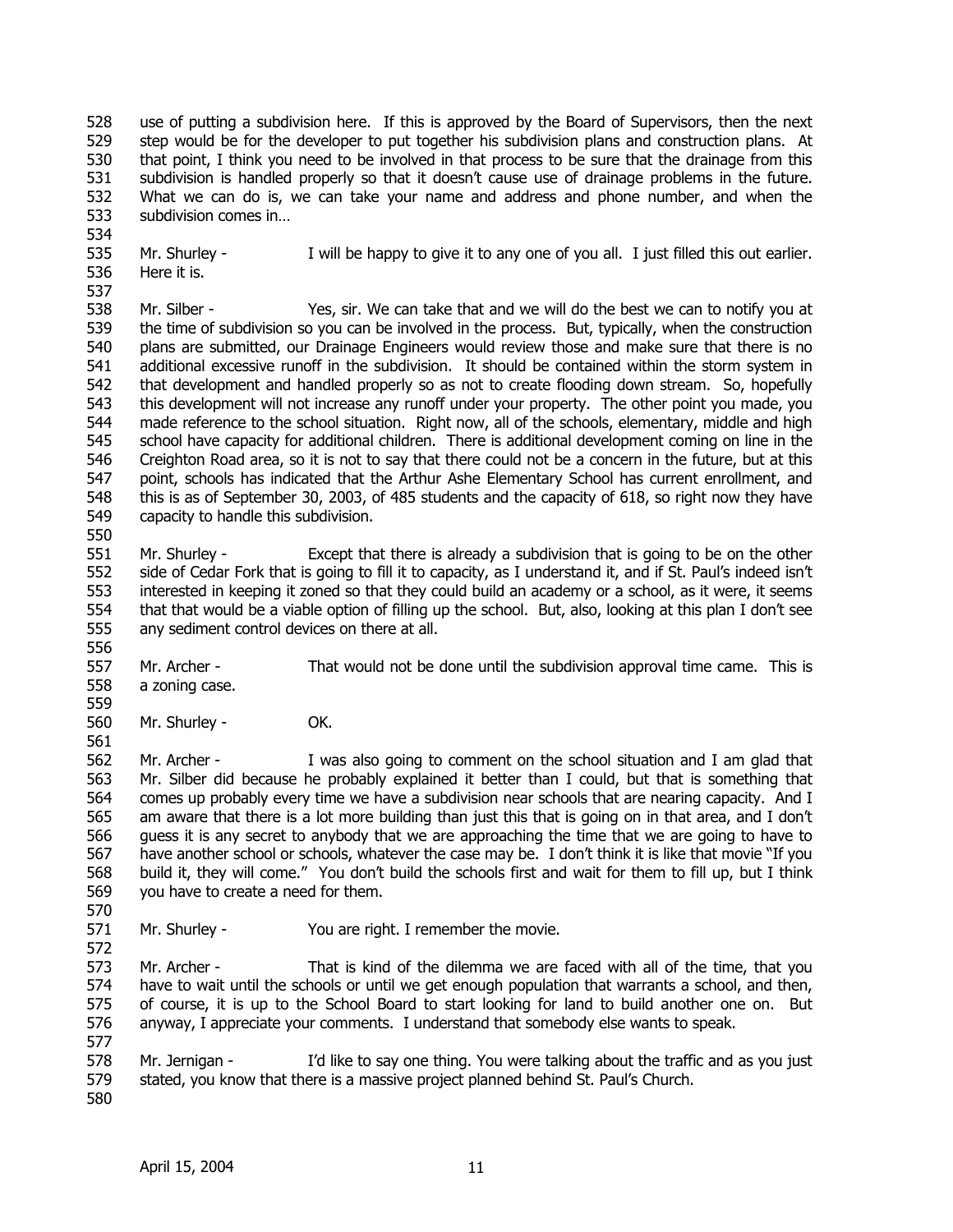581 582 583 Mr. Shurley - I am aware of that and that is another reason I was here, but it got deferred.

584 585 586 Mr. Jernigan - But there was a traffic study done on that, which included this current subdivision, too, and according to our traffic people, they say that the road will handle it.

587 588 Mr. Shurley - CK. Did they ever actually sit in my driveway and try to get out when they made that determination?

590 591 592 593 594 595 Mr. Jernigan - I am sure from time to time that it will be tough, but we did, because the development behind the church was so big, we did do a traffic study on it. The situation here, you're in the Fairfield District, Mr. Archer's territory. Across the street where the church is is my district, so that is the reason I am familiar with this case, too. I talked to Chris about what is going on, but that study was done and it incorporated the subdivision we are looking at now, plus the one that is planned behind the church, and traffic says that the road can handle it.

597 Mr. Shurley - OK, thank you.

599 600 601 602 Mr. Archer - I appreciate you coming and I think you did call me one time. I'd like you to keep me abreast of how the rest of that information that you shared with us gets handled from this point on. We don't intend to want to harm you in any way.

603 Mr. Shurley - Thank you.

605 Mr. Silber - If you can leave your name and address with staff down there...

607 Mr. Shurley - I've done that.

609 Mr. Silber - You've done that. OK. Thank you.

611 612 Mrs. Ware - Ma'am, I believe you wanted to speak as well. Come up and give your name and address.

613

589

596

598

604

606

608

610

618

614 615 616 617 Mr. Silber - I didn't do this before, but the Commission's policy is that there is 10 minutes that is allotted for the applicant to present their case, some of which they can save for rebuttal, and there is 10 minutes for the opposition. The 10 minutes does not include time in which the Commission is asking questions, so there is still about seven minutes left.

619 620 621 622 623 624 625 626 627 628 629 630 631 632 633 Ms. Rice - OK. My name is Terri Rice and I live at 4280 Creighton Road and almost smack in the middle of it. I live across the street from St. Paul's Church, about a quarter mile back, and I assure you that nobody has knocked on my door and asked me anything. There is a field right next to me about 50 feet from my front door, which I understand there is going to be some building. When we first moved there, it was full of trees and foliage and stuff and it was fine. The owner decided to lease the land to a guy that wanted to do peas and wheat. Well, when they leveled off to do his peas, I don't know what kind of peas they were, but there was nothing there but dirt. We had a hard rain. Now our driveway goes across the creek which is spring fed, and because there was no place for this water to go, the creek overflowed and washed out our driveway. We talked to the guy about it and he said if it happened he would help us. Now where they are building this, with all of the concrete, mud, driveways, where is the flood going to go? We can't afford to keep building our driveways back and forth. That is my concern. We just spent a bunch of money putting our driveway back together. And the creek is spring fed and we do have animals up there. We have deer. I have two dogs. We have three deer that come up there that I think they belong to us. Our dogs don't even bother them. They feed on that field. They feed in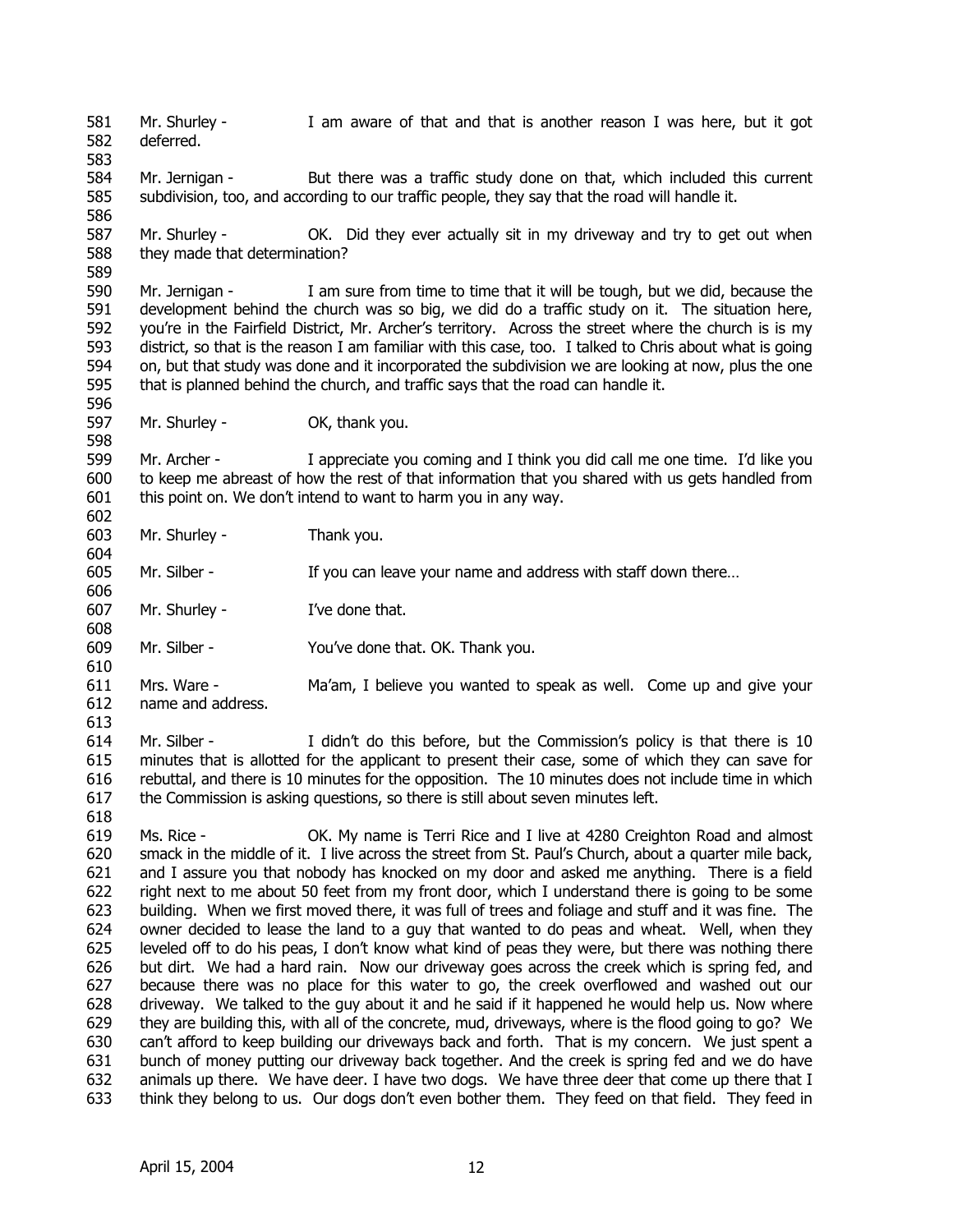634 635 636 637 our backyard. They drink out of that water. And you're talking about the traffic at St. Paul's Church. On Sundays I can't get in or out of my driveway until after the services. People can't visit me until they get in. They have even put up cones to where I have to get out and move the cones so I can get out of my driveway.

639 Mr. Archer - They put cones in front of your driveway, ma'am?

641 642 643 644 Ms. Rice - They put large cones up in front of my driveway to keep people from coming in to my driveway, but I can't get out unless I go out and move the cones. And the traffic problem is a problem when anything has to do with St. Paul's Church.

645 Mrs. Ware - Any questions?

647 648 Mr. Archer - The problem that you have with your driveway being washed out came from land that someone rented and changed the topography?

650 651 652 653 654 655 656 657 658 659 660 661 662 663 Ms. Rice - Yes, what they did, when we first moved there, which was three years ago, it was always kept up field and stuff and we used that field, which we got permission, and we made a track around it. That is where we walked our dogs and if you walk around it 3 times you walk a mile, so that was a good exercise deal. But a friend of theirs wanted to lease it to do wheat and some kind of peas. And so when he took all of that foliage and all of the trees out, there was nothing left but dirt, so when we had that real hard rain, back when he had the peas growing, there was nothing to hold the water at all. All of the water went down into the creek and the creek overflowed, and we had this much of a driveway. We had to walk, we had to rebuild to get out of our driveway because it was too narrow to get a vehicle through it, and it took us two days in order to get out of the driveway. And I work for the Bank of America and I had to walk out and have people pick me up so I could go to work until we got the driveway rebuilt. Now if they are going to put houses up and they are going to have black top, where is this water going to go? Is it going to come down and flood our house out? Is it going to flood our creek out? I mean we can't afford to do that.

664

666

638

640

646

649

665 Mr. Archer - I understand, ma'am.

667 668 669 670 671 672 673 674 675 676 677 678 679 680 681 682 683 684 Mr. Silber - Ms. Rice, let me try to answer some of your questions, and some of this may sound as though we are putting this decision off to some later date, but what I hear you saying is you are receiving a lot of runoff from existing conditions that are there right now. What is going to happen is if this zoning case is approved and the developer comes forward with subdivision plans and construction plans, they will be required to capture the runoff that falls on that property. Yes, there will be more impervious material from the driveways and the houses and the roads, but they have got to capture that and put that into underground storm drains and then have that discharged into a water course that can adequately handle that drainage, so it should not result in anything that is worse than what you have right now. If anything, it should improve it. Now, I am not an engineer and I can't tell you right now exactly where that water is going to be taken or how it is going to be discharged, but it should be a situation that won't worsen your existing situation. In fact, it may improve it, and similar to Mr. Shurley's situation, I think you all need to participate in the subdivision plans and the construction plan process of when that comes along to make sure that the engineer that the applicant will be hiring is putting together plans that the County is reviewing that becomes adequate to your satisfaction, to assure that you don't have this continued problem. The County needs to know these problems that you are having so they can be addressed when those engineering plans are being reviewed and approved by the County.

685 686 Ms. Rice - OK, let me ask you another question. When we first moved there, we went to the people that owned the land and we asked them if they decided to sell it if they'd give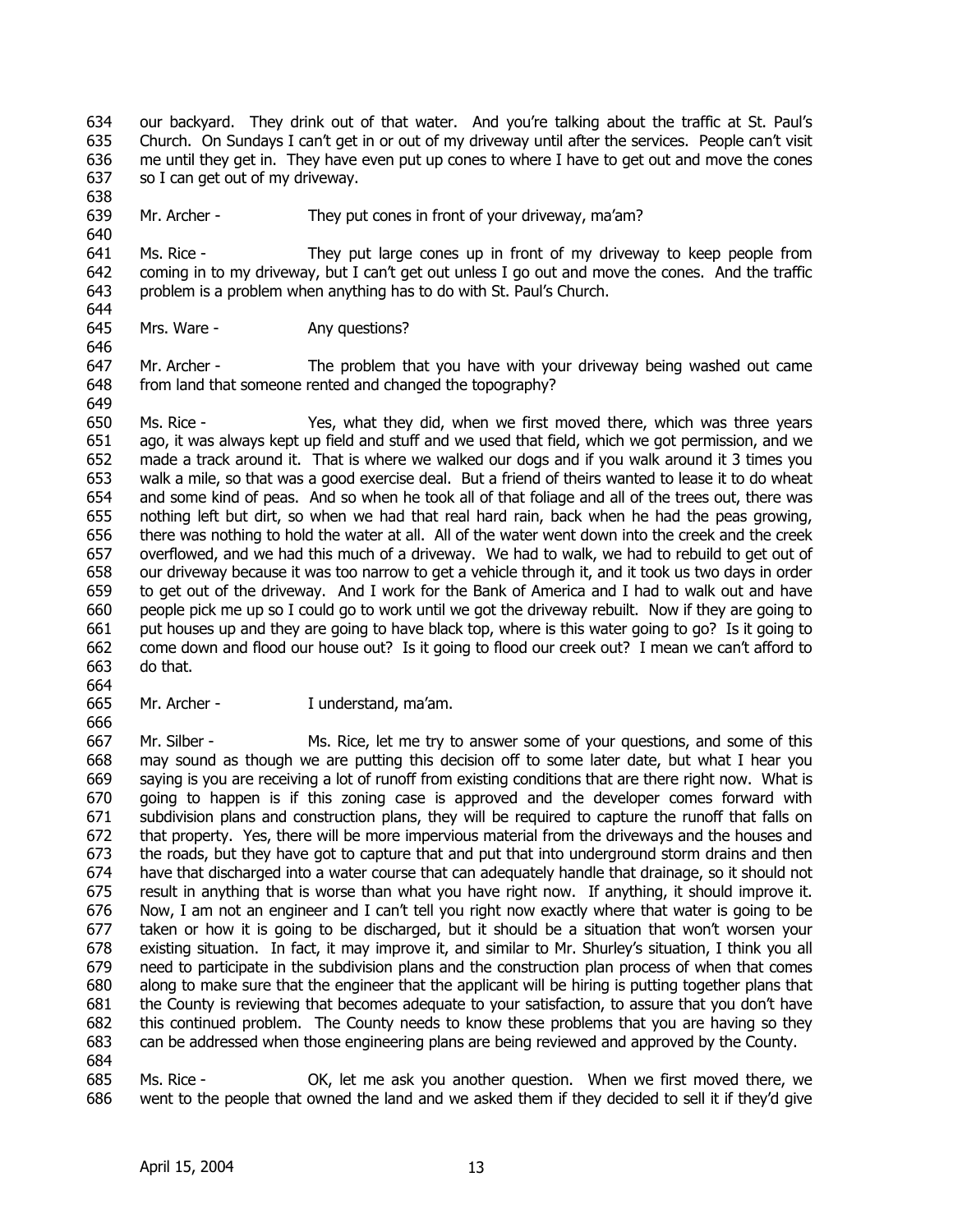687 688 689 690 691 692 us first option. Of course, they said yes. And right before the people, they go to Florida every year for the Winter, had approached my husband and said he had been approached by contractors, but he wasn't going to do anything until he came back from Florida, which he has not come back from Florida yet, and from my understanding, one of the owners said that the contractor told him he wanted all or nothing, so which means maybe he would give us a chance to even talk with these people to buy maybe another acre or acre and a half of land.

694 Mr. Archer - The Muslim on the I don't know how we could address that.

696 697 698 699 Ms. Rice - Where does that leave us? I mean, if the contractor offered all or nothing. I mean, the contractor didn't come up and say, what can I buy. He said I want all or nothing. So that means whoever wants a little piece of land is out to lunch because we can't compete with those prices.

701 702 703 Mr. Archer - I understand, ma'am. There is no legal remedy that I know of unless you have something in writing that would address it.

704 Ms. Rice - I mean, this is the other night on my front porch.

706 707 708 709 710 711 712 713 Mr. Archer - I understand. To add on to what Mr. Silber was just saying, it is never our intention to create any kind of a condition that would be hazardous to you or that would in anyway endanger your property and that is why we have subdivision hearings, and again if this plan is approved, it has to go through more steps than just us tonight. It has to go before the Board for another public hearing and be approved, and then the subdivision plan has to be submitted for a public hearing, just like this one tonight. And at that point in time, you and Mr. Shurley should certainly try and have some input into what your situation is so it can be addressed when the subdivision plan is done.

714 715 Ms. Rice - **OK.** 

693

695

700

705

718

725

727

729

735

737

716 717 Mr. Archer - I am sympathetic toward what you are saying.

719 720 721 722 Ms. Rice - I know. I mean, but this is my dream house, and like they are saying in three to five years, then I will be in my 60s. Who wants to start over and build a new home when you are 60 years old? You know? I don't understand it.

723 724 Mrs. Ware - I do have a question for you concerning the church across the street. They put the cones in front of your driveway?

726 Ms. Rice - Yes, ma'am.

728 Mrs. Ware - So they do not have adequate parking on Sundays?

730 731 732 733 Ms. Rice - Apparently not, because whenever you come out of my driveway, the second driveway, they stay full. And they've got this little golf cart lady that sits there and directs them someplace else.

- 734 Mrs. Ware - OK, that is good to know.
- 736 Ms. Rice - Traise my right hand to God.

738 739 Mr. Archer - Do you know if the parking has been completed for St. Paul's yet? Is there additional land that has been designated for parking down there?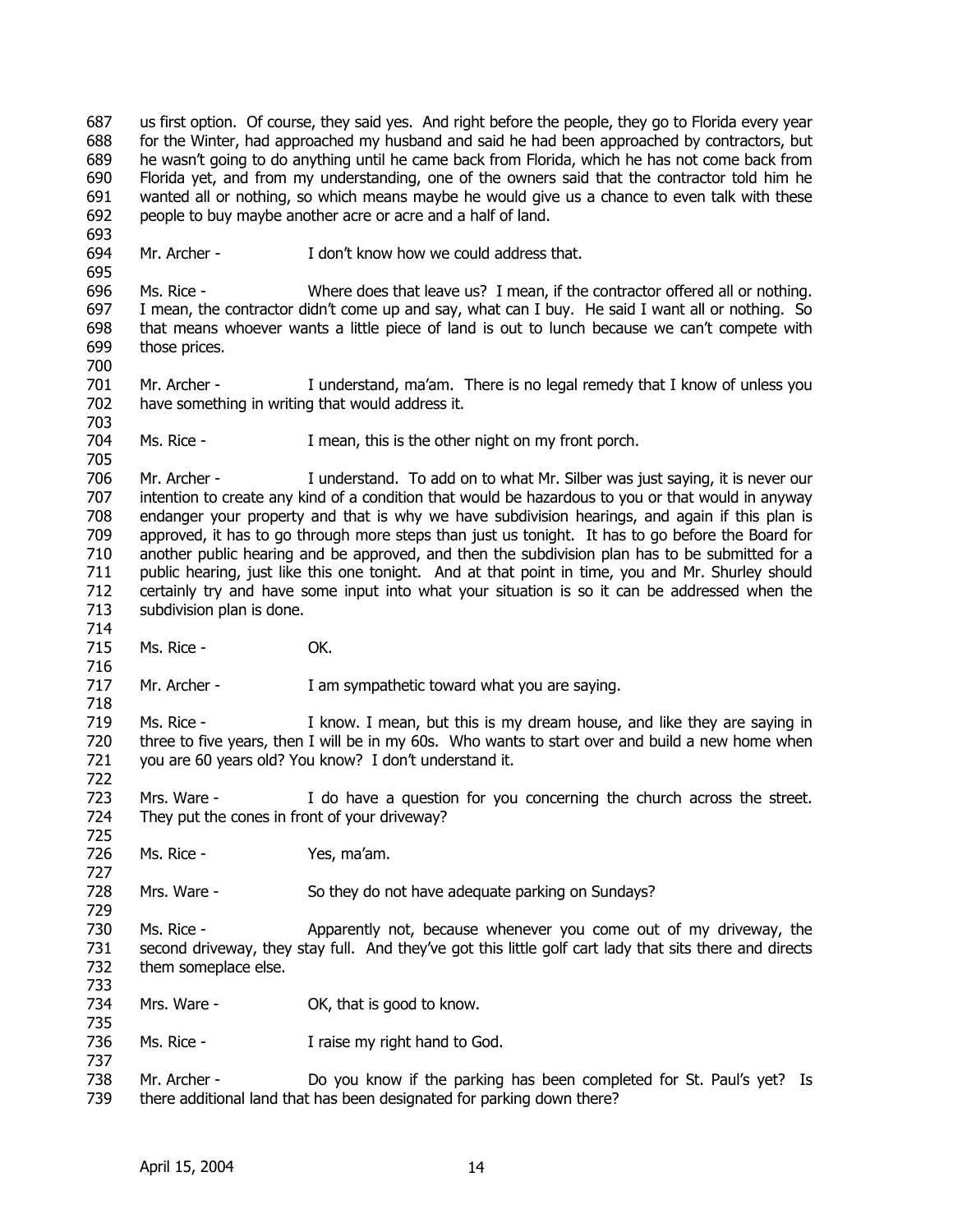740 741 742 743 744 745 746 747 748 749 750 751 752 753 754 755 756 757 758 759 760 761 762 763 764 765 766 767 768 769 770 771 772 773 774 775 776 777 778 779 780 781 782 783 784 785 786 787 788 789 790 791 792 Mr. Silber - Mr. Archer, I am not sure. I thought all the parking was complete. I will look into that and see. There are minimum parking requirements for all uses, so the church had to put in the minimum parking requirements, but if that is not adequate to handle the capacity of that church, then we need to be talking about adding more parking. Ms. Rice - Well, you know when I come home from work on Wednesday nights, they usually have something then, I call it the suicide lane, because you have to get into the middle and nine times out of ten, people coming up the hill are already in that line, and I am way back here waiting for them to go to church before I can get into my driveway to go home. I work 10 hours a day. I want to go home. Mr. Archer - Have you talked to anyone at the church about placing the cones in front of your driveway? Ms. Rice - Yes, I did, and they said it wasn't going to happen again, but it varies. It all depends on how big of a crowd, what kind of an event they have going on. You know, it depends. Mr. Archer - Yes, but it is not a regular every Sunday thing. Ms. Rice - It is not an every Sunday thing. It is just whatever they have going. Mr. Archer - I had the tendency, but I didn't attend the very first day they were there. Ms. Rice - Oh that was a terrible Sunday. They were parking down in my driveway. Mr. Archer - Well, they were bussing people in that day. Ms. Rice - Yes. Mr. Archer - I sort of suspected after the newness wore off a little bit things would sort of settle down. Ms. Rice - But sometimes they have big events. They have a lot of entertainment and stuff that goes on and sometimes that does happen. And it usually, the police officers are out there. They are directing traffic. You know, they have that, but there is this little girl who sits there in this cart and the sign says, "Auxiliary Parking Full" and she's got cones all up and down that driveway so you can't get in there. Mr. Archer - She never gets to go to church either, does she? Ms. Rice - I don't guess so. I guess she hears it from the outside. Mr. Archer - Well, ma'am, again, we appreciate your coming and voicing your concerns, and we will try to address everything that we can that has to do with this particular subdivision as much as we can, and hope your situation gets better. I thank you for coming. Ms. Rice - Thank you. Mr. Archer - Thank you, ma'am. Anybody else? Mrs. Ware - Is there anyone else to speak in opposition? How much time is left?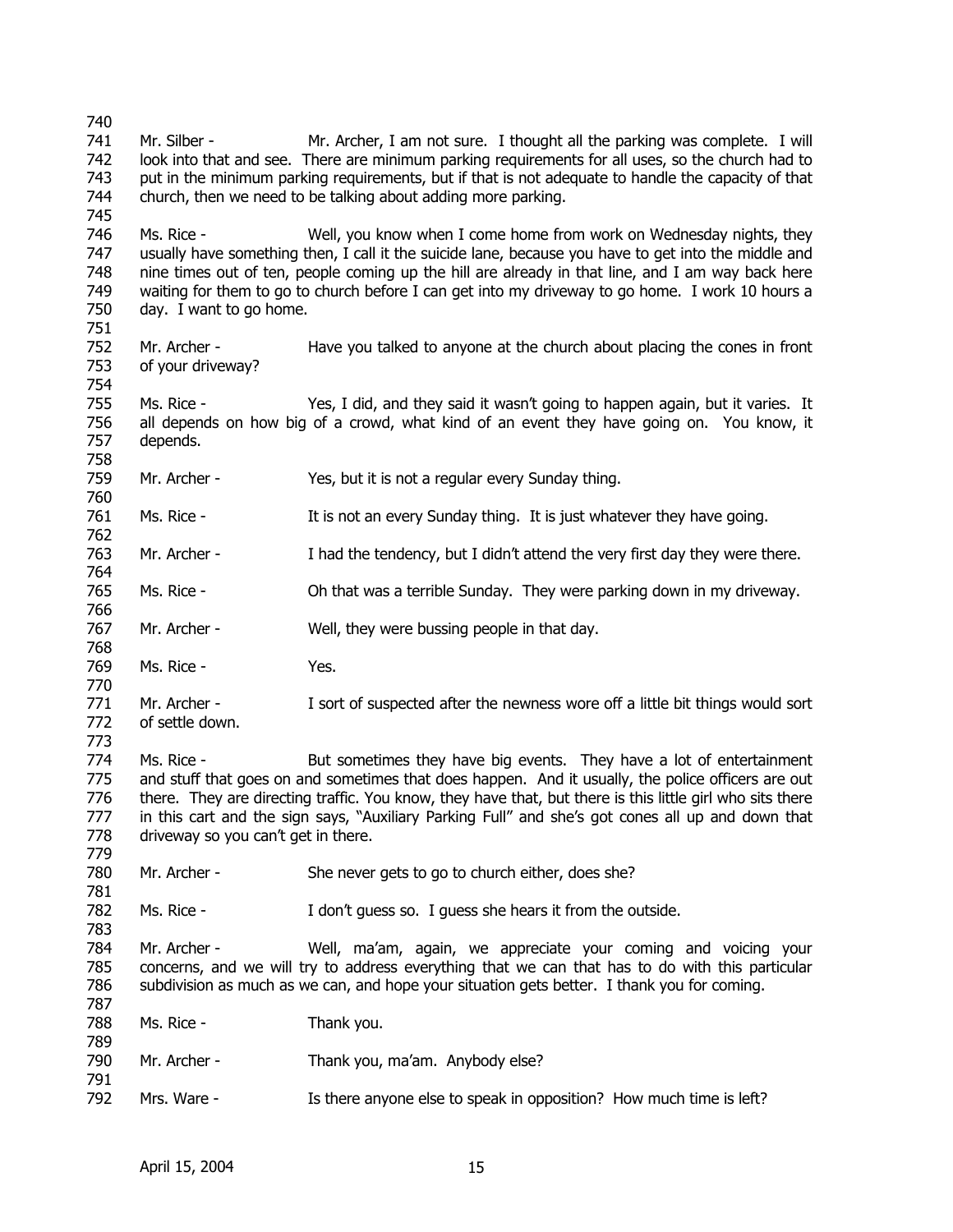793 794

795

811

813

829

831

833

835

838

Mr. Silber - Four and a half minutes.

796 797 798 799 800 801 802 803 804 805 806 807 808 809 810 Ms. Tina Shurley - Hi. I was going to chicken out. My name is Tina Shurley, Jay Shurley's wife, 4508 Creighton Road. I just want to add some things about the traffic. I am waiting on the bus and a lot of times cars just come careening down the road and they are almost stopping at the backdoor of the bus. I think maybe if they had more houses and whatnot, they actually need to put a bus stop sign out there, and anybody wants to do a traffic study are welcome to come sit in my driveway and see how many people turn around in our driveway. You cannot get out. It is not only on Sundays. It is just about every day of the week except for when it floods, and they close our road. When they close Creighton Road, it is backed up anyway, and your study, has that been considered what they are going to do with overflow traffic, because we live on the road that is just the two-lane, and it comes from a four to a two. And as you come down the hill past St. Paul's, everybody just sort of erps, because it is like this small little lane that you have to merge in and the traffic study is one of my big concerns, as well as water. And at St. Paul's it is not just because of the church, but because it is a high quantity of people that maybe there needs to be a stop light or an issue of one-way in, one-way out, because you have to stop twice going or coming when church is in and that is all I had to say.

812 Mr. Archer - Thank you, Ms. Shurley. You did that well.

814 815 816 817 818 819 820 821 822 Mr. Silber - Let me just note that the County is aware of Creighton Road and how it narrows from the four lanes at the wider section to the two-lane section, and one of the challenges is the bridge down at the Chickahominy. The County is very aware of that. At some point in time, when the traffic warrants it, I think the County will have to make that improvement. It will be a very, very expensive improvement to widen that bridge and take it all the way four lanes across. I will make sure that the Traffic Engineer is aware of your concerns and is evaluating that as a part of the review of the traffic impact study, but they are very aware of that narrow bridge and the impact that it is having on Creighton Road, but we appreciate your comments.

823 824 825 826 827 828 Mr. Archer - Mr. Secretary, I can remember about I guess four or five years ago when the County Manager was presenting CIP to us one night, I asked that question about broadening Creighton Road down at the bridge, and we got an answer, but it was sort of like it was something that was in the plans, but not immediate, and I think we are approaching the point where if these residences continue, we will have to do that. It is sort of like the same situation with the schools. We have got to be able to accommodate it when it happens.

- 830 Ms. Rice - Then why doesn't the church buy the other side and make a parking lot?
- 832 Mr. Archer - T don't know.
- 834 Ms. Rice - This is a Instead of houses build a parking lot.
- 836 837 Ms. Ware - Is there any more opposition to be heard? OK. Any rebuttal from the applicant?
- 839 840 841 842 843 844 Mr. Horton - Not a real way of rebuttal, but I sent letters and touched base with everyone that was close by. Apparently, these folks are a little further down the hill than where I am, and that is why I wasn't able to try to address that concern, if I had of been, honestly, I would have met with them prior to, but if I am successful in this endeavor, I will be glad to, as you all have suggested, be sure that I take their concerns into the actual design of the subdivision. That is all I had. Thank you.
- 845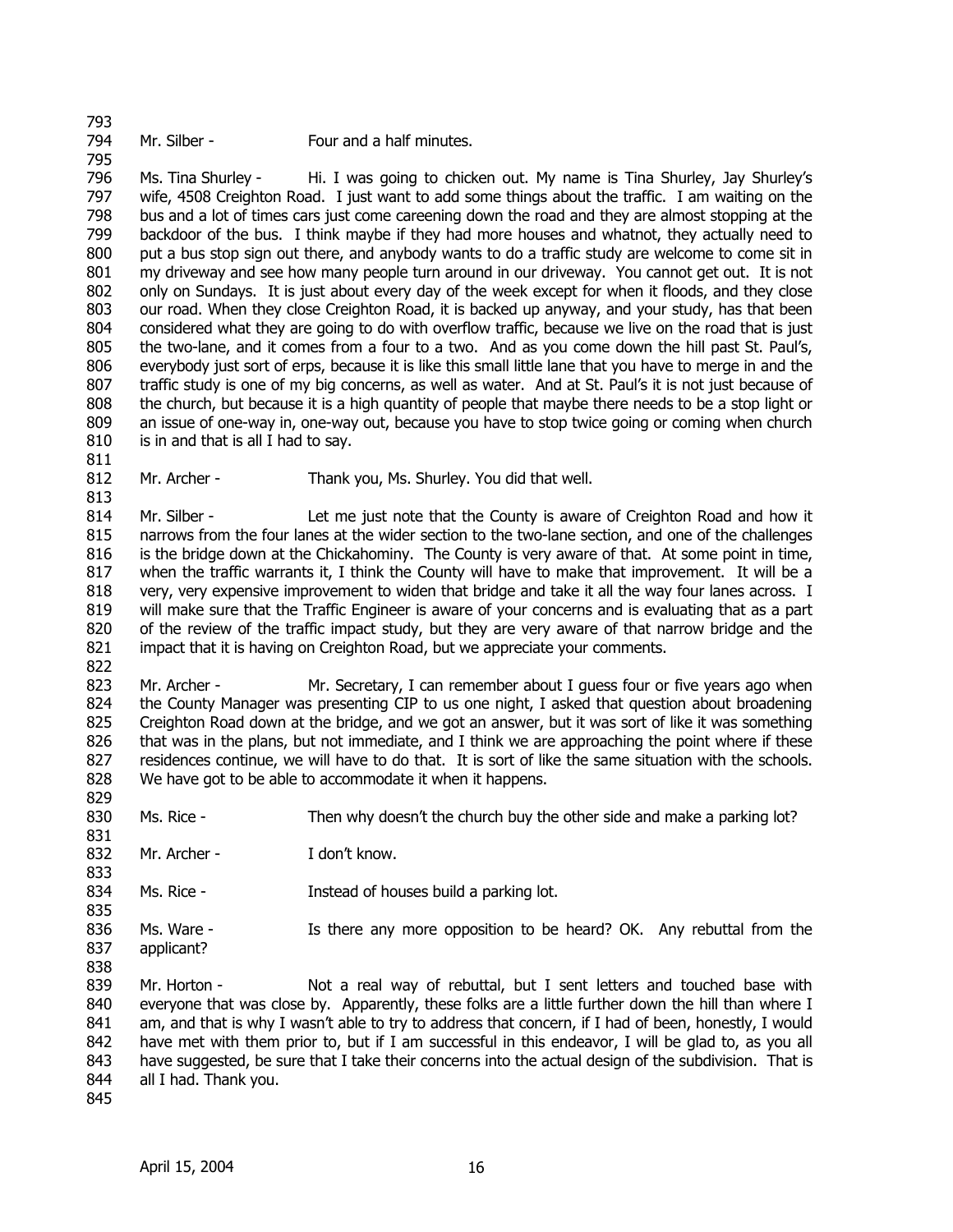846 847 848 849 850 851 Mr. Archer - Mr. Horton, before you sit down, and before we move on this, I think that is something that you really do need to keep in mind if we approve this case, and we approach subdivision time, to make sure that everybody, especially the Shurleys and Ms. Rice have some input in the things that they are trying to get answered here tonight, because I just told them, we don't ever do anything that exacerbates a problem that is already there, and we certainly don't want to do that to them.

853 854 855 Mr. Horton - I just didn't go as far down the hill as perhaps I should have, but I will get the addresses before I leave.

856 857 858 Mr. Archer - OK. Be sure you do that, because I think that they are very heavily affected by it. All right. Anybody else have a question?

859 Mrs. Ware - The U.S. that all? Mr. Archer.

861 862 863 864 865 866 867 868 869 870 871 872 873 Mr. Archer - OK, I was not aware that there was any opposition to this case until tonight, but in terms of the way that staff has handled it, and they worked very hard on this with Mr. Horton, and we have discussed it quite a few times up until today actually, and to be honest with you he has done practically everything that we have asked him to do, and it seemed as though the quality of the subdivision will be very nice. I am very much aware of the concerns that these people have expressed here tonight, and I hope that we will be able to take care of those things when we get the subdivision, but this does allow us the opportunity, as Mr. Horton said, to remove some commercial uses from an area that is heavily residential and become even more residential and also from the proximity of the church. I am sure that by the time the Board gets an opportunity to vote on this, Mr. and Mrs. Shurley and Ms. Rice may get an opportunity to have some more input as to how we proceed. With what we have done tonight, I think I am going to move for approval and first I have to move to accept the revised proffers that we received today and waive the time limits.

875 Mr. Vanarsdall - Second.

877 878 Mrs. Ware - Motion made by Mr. Archer and seconded by Mr. Vanarsdall. All in favor say aye. All opposed say no. The motion passes.

880 881 The Planning Commission voted to waive the time limit on the proffers for Case C-7C-04, Larry Horton for Anthony P. Renaldi.

883 884 Mr. Archer - And I move to recommend for approval Case C-7C-04, Larry Horton for Anthony P. Renaldi.

886 Mr. Vanarsdall - Second.

888 889 Mrs. Ware - Motion made by Mr. Archer and seconded by Mr. Vanarsdall. All in favor say aye. All opposed say no. The motion passes.

890

852

860

874

876

879

882

885

887

891 **REASON:** Acting on a motion by Mr. Archer, seconded by Mr. Vanarsdall, the Planning Commission voted 5-0 (one abstention) to recommend that the Board of Supervisors **grant** the request because it represents a logical continuation of the one-family residential development, which exists in the area, and because the proffered conditions would provide for a higher quality of development than would otherwise be possible. 892 893 894 895

896

897 898 Mr. Silber - This will be heard then at the Board of Supervisors May 11, 2004 meeting at 7:00 p.m.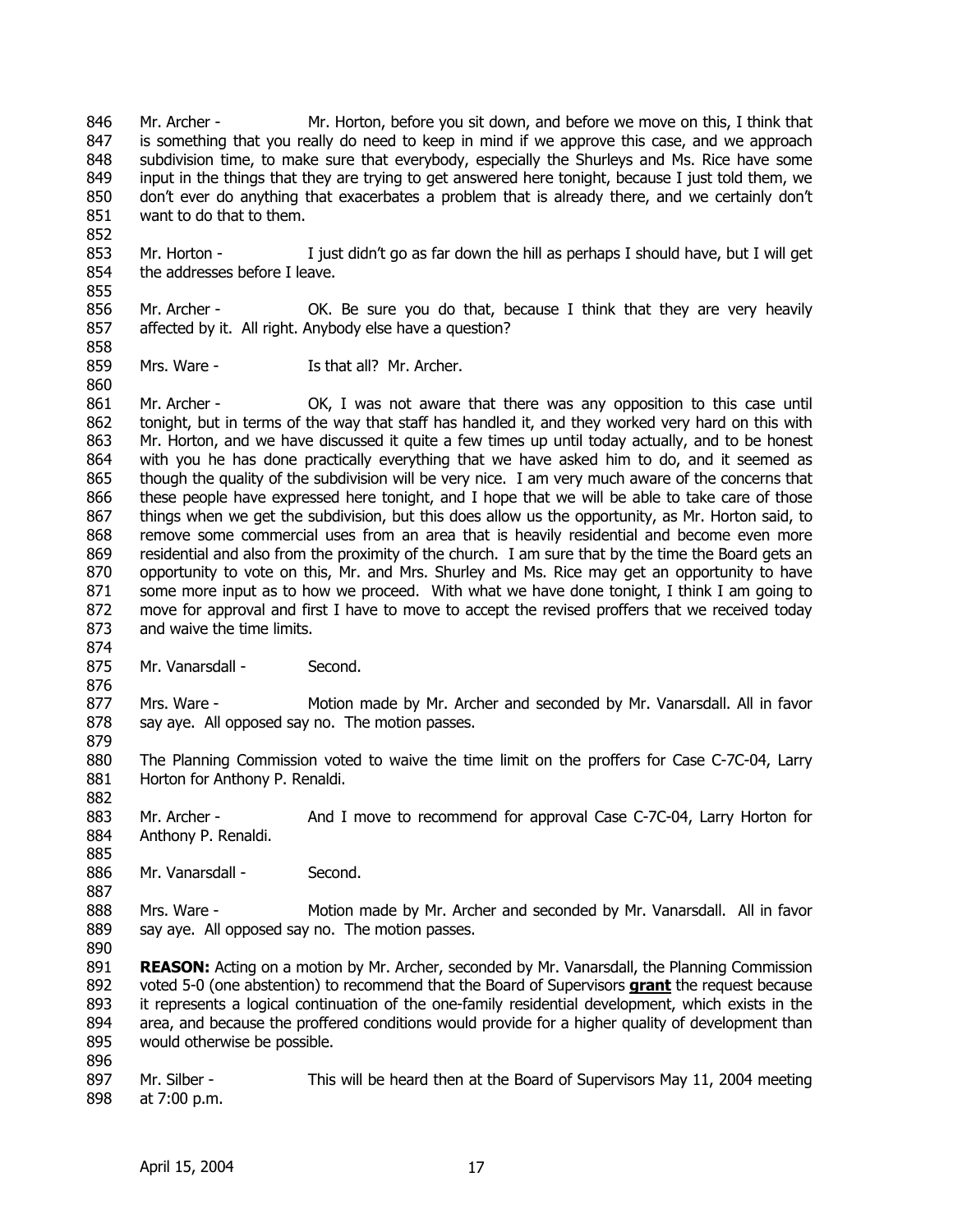899

- 900 The next case is on Page 4 of the agenda.
- 901

## 902 **Deferred from the March 11, 2004 Meeting:**

903 904 905 906 907 908 909 **P-1-04 Ambre Blatter for Omnipoint Communications:** Request for a provisional use permit under Sections 24-95(a)(3) and 24-122.1 of Chapter 24 of the County Code in order to allow a 30-foot extension of an existing 97-foot telecommunications tower and erect an associated unmanned communication equipment platform at the base of the tower, on part of Parcel 775-744-9936, containing 1,085 square feet, located on the west side of Byrdhill Road approximately 200 feet south of Oakland Avenue. The existing zoning is M-1 Light Industrial District. The Land Use Plan recommends Light Industry.

- 910
- 911 912 Mrs. Ware - The Mere any opposition to this case? No opposition. How are you, Mr. Bittner?
- 913

914 915 916 917 Mr. Bitter - Thello, Mrs. Ware. This tower was built in 1997. Omnipoint Communications currently operates equipment on this tower but has indicated approval of this request would expand the coverage area, improve service, and eliminate the need to install equipment at other locations.

918

919 920 921 The applicant has provided staff with additional information and addressed the following issues presented in the staff report:

- 922 923 924 925 926 927 928 • The applicant has committed to providing supplemental landscaping to reduce the visibility of the fencing and equipment at the tower's base. That can be seen here (referring to slide). Let me zoom in if I can find that. This is Byrd Hill Road (referring to slide). This is the existing tower. The applicant has agreed to plant these four evergreen trees here (referring to slide), the intent being to lessen the view of the tower and the equipment at the base from Byrd Hill Road.
	- The applicant has agreed to provide a gate to secure access to the site from Byrdhill Road.
	- The applicant has also:
- 931 932 933

934 935

941

943

945

929 930

- submitted a "letter of intent" to provide for the collocation of additional providers at this location
- provided a site plan demonstrating this request would meet setback requirements, and
- 936 937 938 - provided evidence there were no better alternatives in the vicinity of this existing tower.

939 940 This site is not objectionable for a taller tower, and the applicant has satisfactorily addressed issues presented in the staff report. Staff recommends approval of this application.

- 942 I would be happy to try to answer any questions you may have.
- 944 Mrs. Ware - Are there any questions for Mr. Bittner from the Commission?

946 947 948 949 Mr. Vanarsdall - Mr. Bittner, on Condition No. 6, what was the reason that the last tenant said "The Director of Planning may waive the enforcement of this condition if it is deemed unnecessary."

950 951 Mr. Bittner - That is a standard sentence that is in many other tower cases. It is done mainly for not existing tower situations but new towers, where, after we look at the plans and look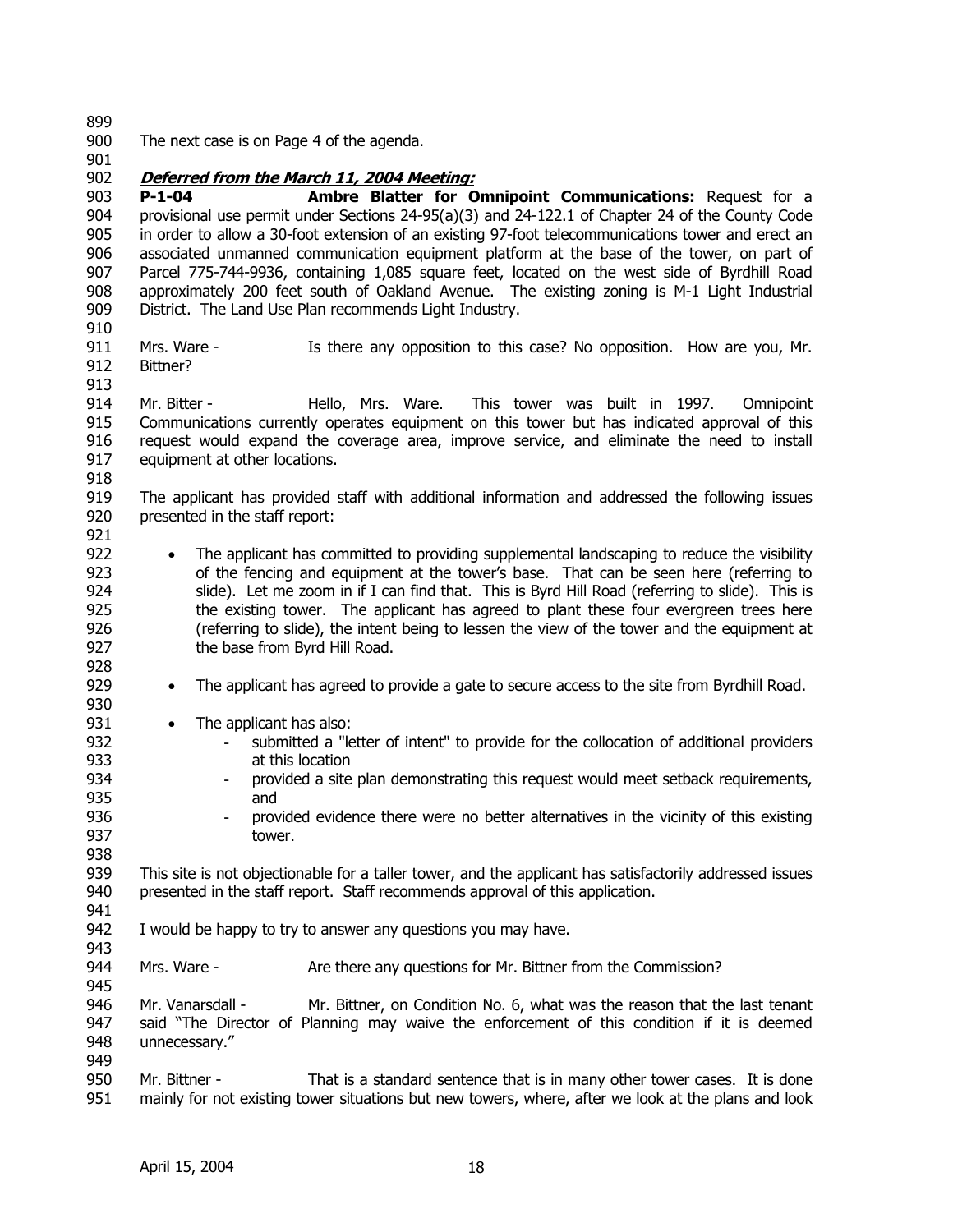952 953 954 955 956 957 958 959 960 961 962 963 964 965 966 967 968 969 970 971 972 973 974 975 976 977 978 979 980 981 982 983 984 985 986 987 988 989 990 991 992 993 at the site closer we determine that landscaping really just wouldn't be necessary, sometimes because it is so remote and nobody would see it. So, it is standard language, and in this case I think it would be necessary landscaping and the applicant is showing it on this plan here. Mr. Vanarsdall - Thank you. I don't have any more questions. Mr. Silber - Mr. Bittner, the trees that are planted, one is on another property. Is that the same property owner? Mr. Bittner - It is the same property. The property itself is 5.8 acres total in the leased area. This is a driveway. I don't think this is a property line. It shows a driveway that exists today off of Byrd Hill Road to get back to this tower. Mr. Silber - **OK.** Mrs. Ware - Anymore questions? Thank you, Mr. Bittner. Would you like to hear from the applicant? Mr. Vanarsdall - I don't really need to hear from Rick unless somebody else does. I am ready for a motion. Mrs. Ware - Fine. Mr. Vanarsdall - First of all, this tower, this is 30 feet on a tower that has been there a long time as Mark says, and we have on file from the applicant the places that he tried to find a place for this and couldn't, and he has also promised them to co-locate with anyone else who wants to use the tower. I went over and talked to one of the neighbors who lives on the corner next to it, and she said, "Well, I don't think it is any problem to it. I never did like the tower there to start with, but it never has bothered me, but too many people go down that road." So, the applicant has agreed at our request to put a chain across the road and we noticed somebody had unloaded a load of plaster from a house there, so this will stop that. And, also, Mr. Coleman and Mr. Bittner went out and the applicant agreed to landscape the base. Some people say, "How are you going to landscape all the way to the top of a 130 foot tower?" This is just the base of it, which it looks kind of shaggy now. So, Rick is in the audience there and thank you for that. With that, I recommend to the Board of Supervisors that P-1-04 be recommended for approval. Mr. Marshall - Second. Mrs. Ware - Motion made by Mr. Vanarsdall and seconded by Mr. Marshall. All in favor say aye. All opposed say no. The motion passes. **REASON:** Acting on a motion by Mr. Vanarsdall, seconded by Mr. Marshall, the Planning Commission voted 5-0 (one abstention) to recommend that the Board of Supervisors **grant** the request because it would provide added services to the community and would improve landscaping on the site. 994 995 996 997 998 999 1000 1001 1002 1003 1004 **C-19C-04 Henry L. Wilton for Verizon Virginia, Inc.:** Request to conditionally rezone from O-3 Office District and R-2A One Family Residence District to RTHC Residential Townhouse District (Conditional) (18.2 acres), and R-2A One Family Residence District (0.2 acres), Parcels 767-752-5942, 767-752-7623, 767-751-5291, 767-752-3012, 767-751-0480, and part of Parcel 766-752-5952, containing approximately 18.4 acres, located on the north line of Wistar Road approximately 413 feet east of Shrader Road and at the western terminus of Topsham Road. The applicant proposes no more than ninety (90) units. The maximum density in the RTH District is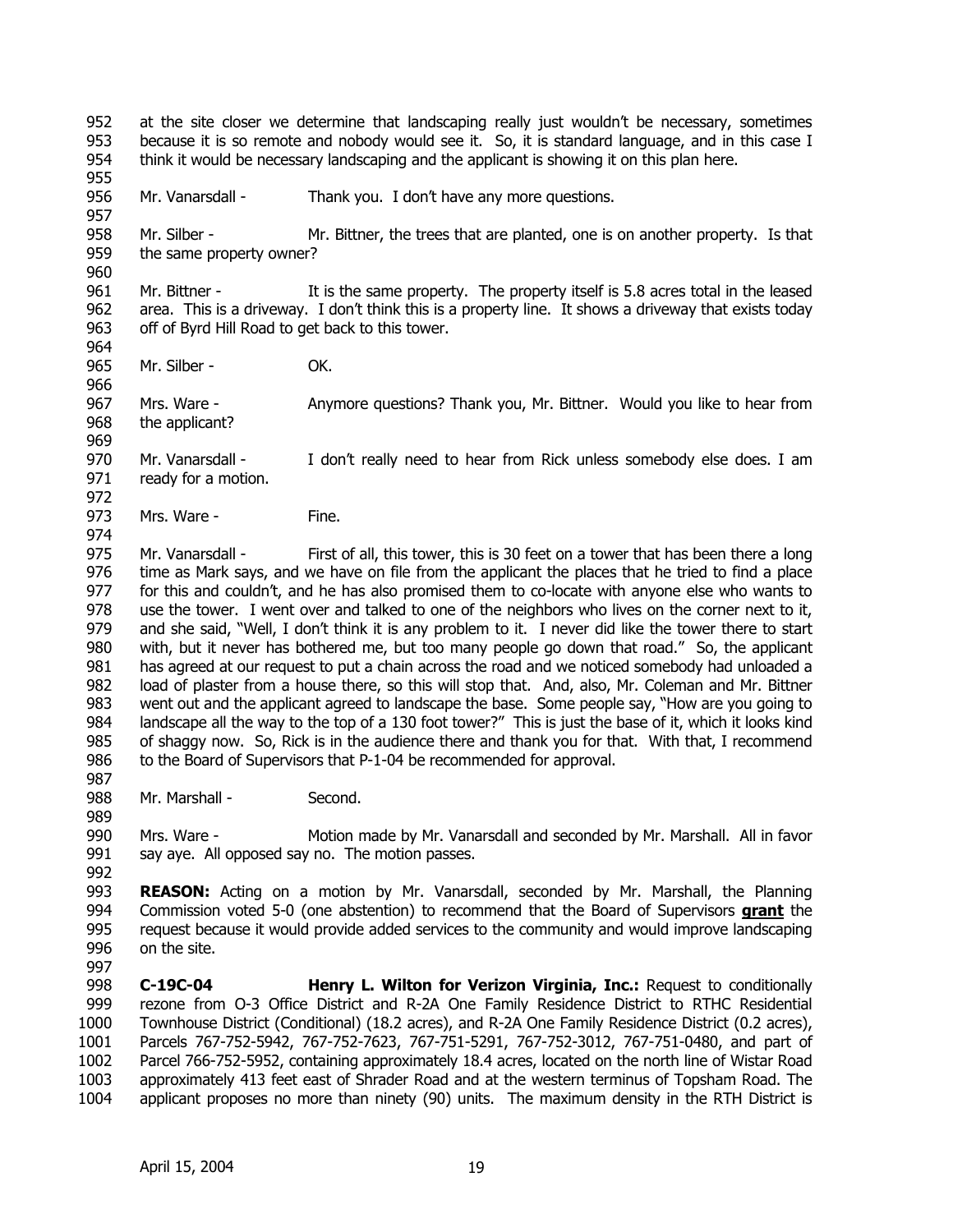1005 1006 1007 1008 1009 1010 1011 1012 1013 1014 1015 1016 1017 1018 1019 1020 1021 1022 1023 1024 1025 1026 1027 1028 1029 1030 1031 1032 1033 1034 nine (9) units per acre. The Land Use Plan recommends Suburban Residential 2, 2.4 to 3.4 units net density per acre and Office. Mrs. Ware - Is there any opposition to this case? There is opposition. Mr. Bittner. Mr. Bittner - Hello, again, Mrs. Ware**.** The subject property is owned by Verizon, which also owns the office building on the adjacent property. The property borders two established single-family neighborhoods, Tuscon Heights to the north and Wistar Farms to the north and east. The applicant has submitted a proffered conceptual site plan which we have here and an elevation. In addition, the applicant has submitted revised proffers, which include the following: - A maximum of 90 units equaling a density of approximately 5 units per acre; - A minimum of 1,500 square feet of finished floor area per unit; Front porches on at least 40% of the units; - A minimum of 40% brick on the front façades of each row of units and 50% brick on total front façade space for the entire project; 25-foot landscaped buffers or berms around the entire project; - The deeding of a 25-foot strip of land to the adjacent landowner on Topsham Road; and I can show you on the plan right here (referring to slide), it would be this strip of land right here, which would be deeded over to the owner of this property, this single-family lot right there. - A 6-foot white vinyl privacy fence adjacent to Wistar Farms and Tuscon Heights; - A decorative metal fence with brick columns along Wistar Road; A 6-foot black or green chain link fence adjacent to the Verizon office building; and - A minimum sound suppression coefficient rating of 54 between units. While the applicant has proffered many positive features for this development, there are some other items the applicant may wish to consider. These include: 1035 • Sod and Irrigation: Providing sod and irrigation for lawn and landscaping areas on the site. 1036 1037 • Foundation Landscaping: Providing a landscaping package for exterior areas along building foundations; and 1038 • BMP's in Buffers: Prohibiting the location of BMP's within the 25-foot perimeter buffer. 1039 1040 1041 1042 1043 1044 1045 1046 1047 1048 1049 1050 1051 1052 1053 1054 1055 1056 1057 The new proffers would only permit a BMP encroachment in the buffer in this area here, but to the applicant's credit, he would not have BMPs in any of the remaining buffer areas. Townhouse developments properly designed and regulated could be an appropriate use for this site. If the applicant were to address the issues presented tonight, staff could fully support this request. This concludes my presentation. I would be happy to try and answer any questions you may have. Mr. Vanarsdall - These are the proffers that the applicant faxed or had carried to each one of the Commission? Mr. Bittner - Yes. Mr. Vanarsdall - Thank you. This is the seventh and a couple of things improved on it. I don't have any more questions. Mrs. Ware - For the landscaping, I just want to be clear that landscaping and sodded yards are included in the covenants?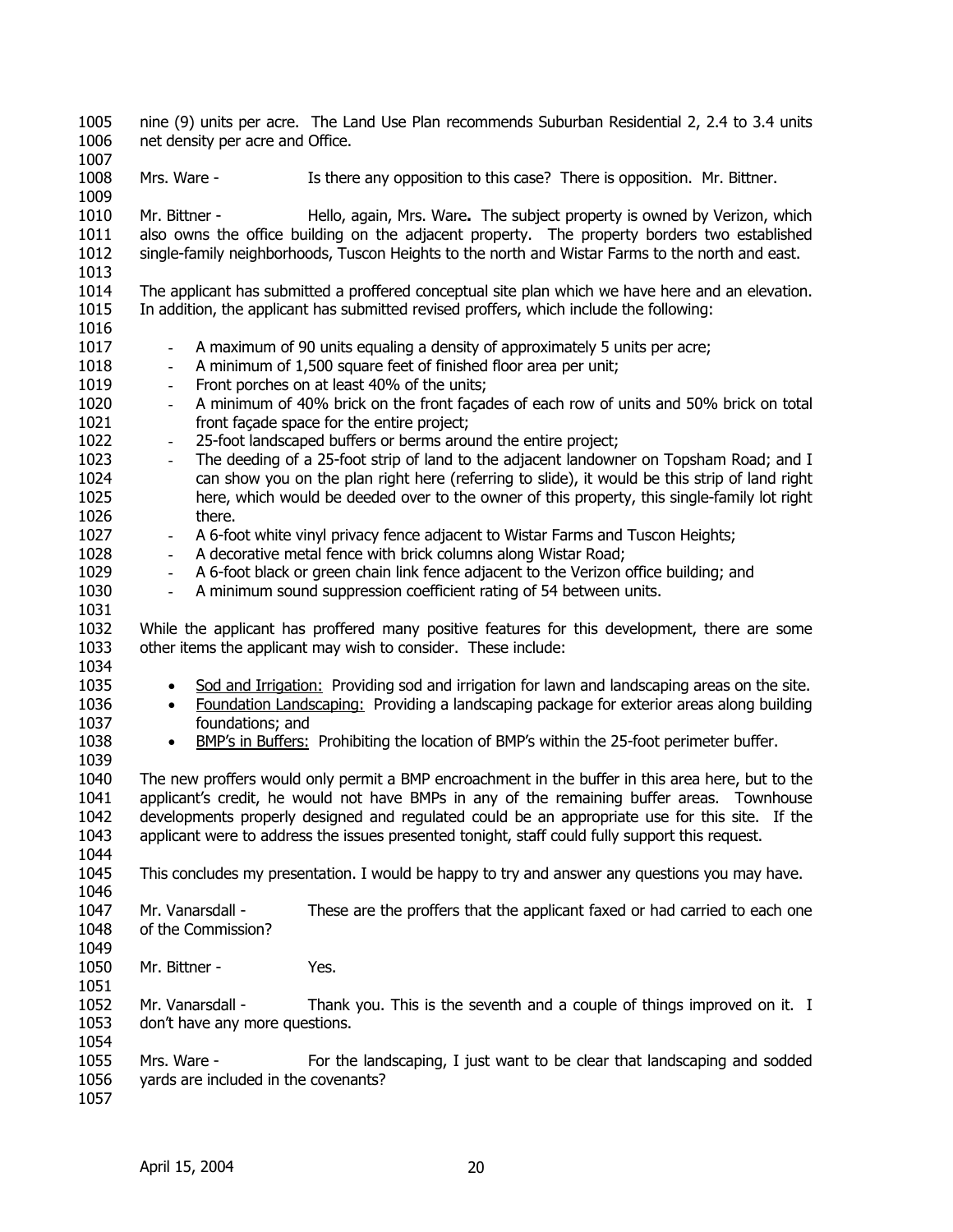1058 1059 1060 1061 1062 1063 1064 1065 1066 1067 1068 1069 1070 1071 Mr. Bittner - They have provided sod for lawn areas. Mrs. Ware - For front yards, right? Mr. Bittner - They have not provided sod for landscaping or common areas and they have not provided irrigation in the proffers. Mrs. Ware - Irrigation for anything or just the common area? Mr. Bittner - For anything. Mrs. Ware - OK. Mr. Vanarsdall - I would like to hear from the applicant since he has opposition.

1072 1073 1074 1075 1076 1077 1078 1079 1080 1081 1082 1083 1084 Ms. Sandra Verna - Madam Chairman, Planning Commissioners, Mr. Donati, my name is Sandra Verna and I am here to present the case for Verizon Virginia. We have incorporated the recommendations of the supervisor, planning commissioner and staff to improve the rezoning case for a townhouse development on Wistar Road. The most significant changes are reducing the number of units from 100 to 90, resulting in an overall density of 4.9 units per acre, enhancing the type of fencing around the entire development and providing an additional buffer to the adjacent property owner. These additional changes have been made to insure a quality development. Concerning the BMP in the buffer adjacent to the property owner, we can strike that and move that out of the buffer area between now and the Board of Supervisors meeting, so between now and the Board of Supervisors meeting, we will remove any wording that will reflect a BMP in the buffer area, so that will address one of staff's comments and Rip Melchor from Ryan Homes is here to address the landscaping and the sod around their townhouse development.

1085

1087

1086 Mrs. Ware - Are there any questions for Ms. Verna?

1088 1089 1090 1091 1092 1093 1094 1095 1096 1097 1098 1099 1100 Mr. Melchor - Madam Chairman, members of the Planning Commission, Mr. Donati, Mr. Silber, my name is Rick Melchor with Ryan Homes. To address the issues of landscaping and sod, we put sod in the front, rear and side yards of our town homes as a standard feature, so that is something we automatically do, not only for the aesthetic issue but also it is a customer service issue. They get the yard right away and we don't have to keep going back and reseeding, that type of thing. We also put a nice package of foundation plantings in all of our townhouse communities. I don't know if you've been to some of the recent ones, a lot of colors, a lot of evergreens. As far as irrigation on the lots, we do not put irrigation on the lots. We found it is not necessary once we have gotten the sod established. Also, it adds an additional cost to the property owners association to have that much irrigation because of the water cost as well as the number of repairs that need to be made by the maintenance staff in those communities. Normally, the grass, once it takes originally, it stays green and the plantings also with what James River does for us in these communities. They plant plants that do not need constant irrigation.

1101

1105

- 1102 1103 Mrs. Ware - Thank you. Are there any questions?
- 1104 Mr. Vanarsdall - Thank you.
- 1106 Mrs. Ware - Mrs. Verna, do you have anything else?
- 1108 1109 1110 Mrs. Verna - No, that was it, just that we respectfully request this case to be approved, but we do want to hear the concerns from the residents, because we were not aware of those.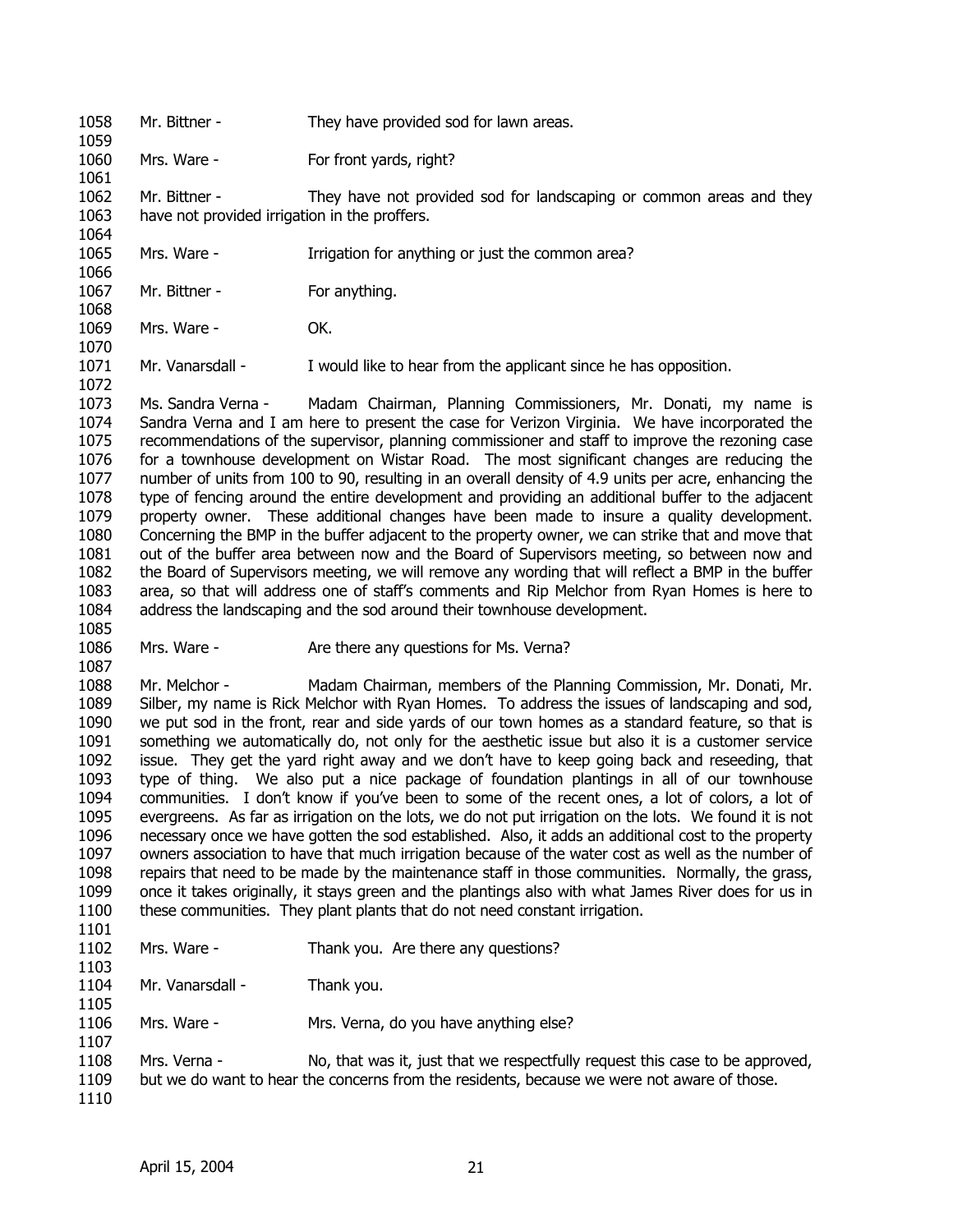1111 1112 1113 1114 1115 1116 1117 1118 1119 1120 1121 1122 1123 1124 1125 1126 1127 1128 1129 1130 1131 1132 1133 1134 1135 1136 1137 1138 1139 1140 1141 1142 1143 1144 1145 1146 1147 1148 1149 1150 1151 1152 1153 1154 1155 1156 1157 1158 1159 1160 1161 1162 1163 Mrs. Ware - Are there any questions from the Commission for Mrs. Verna? All right. Thank you. We will hear from the opposition now. Can you state your name and address? Mr. Wayne Robertson - Wayne Robertson. I live at 7215 Stoneman Road and I think this is Stoneman Road right here (referring to slide). Where is your…I guess my first question was the fence. The original fence was going to be like – what is this going to be? Mrs. Verna - A white vinyl solid fence. Mr. Robertson - Just like what is around the new shopping center around Ukrop's? Mr. Silber - Why don't you pose all your questions to the Planning Commission and the Planning Commission will decide who they want to hear from to answer your questions. Mr. Robertson - OK, the fence. This is Stoneman Road. This is my home right here. What fence is going to come across my backyard and I didn't know that they could build on wetlands either. So, you've got wetlands, you've got a fence, you've got all these kids who are going to come straight through my yard to go to Hermitage High School. If the fence is anywhere that they can climb over it, we have people walking through the woods and coming through that way now. What is that going to make, 150 children? My concerns of them being able to get over a fence to walk through the neighborhood. Mr. Silber - The Solician Concerns about how that side is not in the will have them address your concerns about how that side is going to be fenced. Do you have any other questions? Mr. Robertson - No, my biggest concern is what are they going to do with the wetlands and fence. Mrs. Ware - Stay down in this area and we will have someone for the applicant speak. Mr. Lewis - I am Pierre Lewis, 7303 Stoneman Road and I live on this lot right here (referring to slide). My concern is about a fence, also, and I wanted to know if you guys had done a study on the wild life in that area. The reason being, there are two owls that live there and they have been there for a few years, and I was kind of concerned about them, also, as well as the kids traveling through and the traffic that actually comes through the woods in that area. Mrs. Ware - **OK.** Those are your questions, about the fence. Mr. Lewis - Right, and also the traffic that is going to be on Wistar Road, if you say you've got 642 vehicles traveling on Wistar Road. The traffic at the light at Wistar and Broad, you already have to wait three cycles in the morning, as well as Hungary Spring and Broad. I am sure you guys are aware of the traffic situation on Hungary Spring Road, and also that is a 45 mile an hour speed limit, and you also have people, if you are going to build this unit in here, you are going to have all of that traffic being backed up even more on that road, also. Mr. Vanarsdall - Thank you, Mr. Lewis. Mr. Silber - Mr. Lewis, let me answer maybe one or two of your questions. Traffic Engineers do look at the traffic impact of proposed rezoning. This is a proposed rezoning of this property, taking it from its current use and proposing townhouses on this property. They have projected that this development would generate approximately 642 vehicle trips per day. They are trips going and coming from the site. Right now there are 8,414 vehicle trips per day on Wistar Road, so it would increase Wistar Road traffic by about 642 trips per day, so there would be some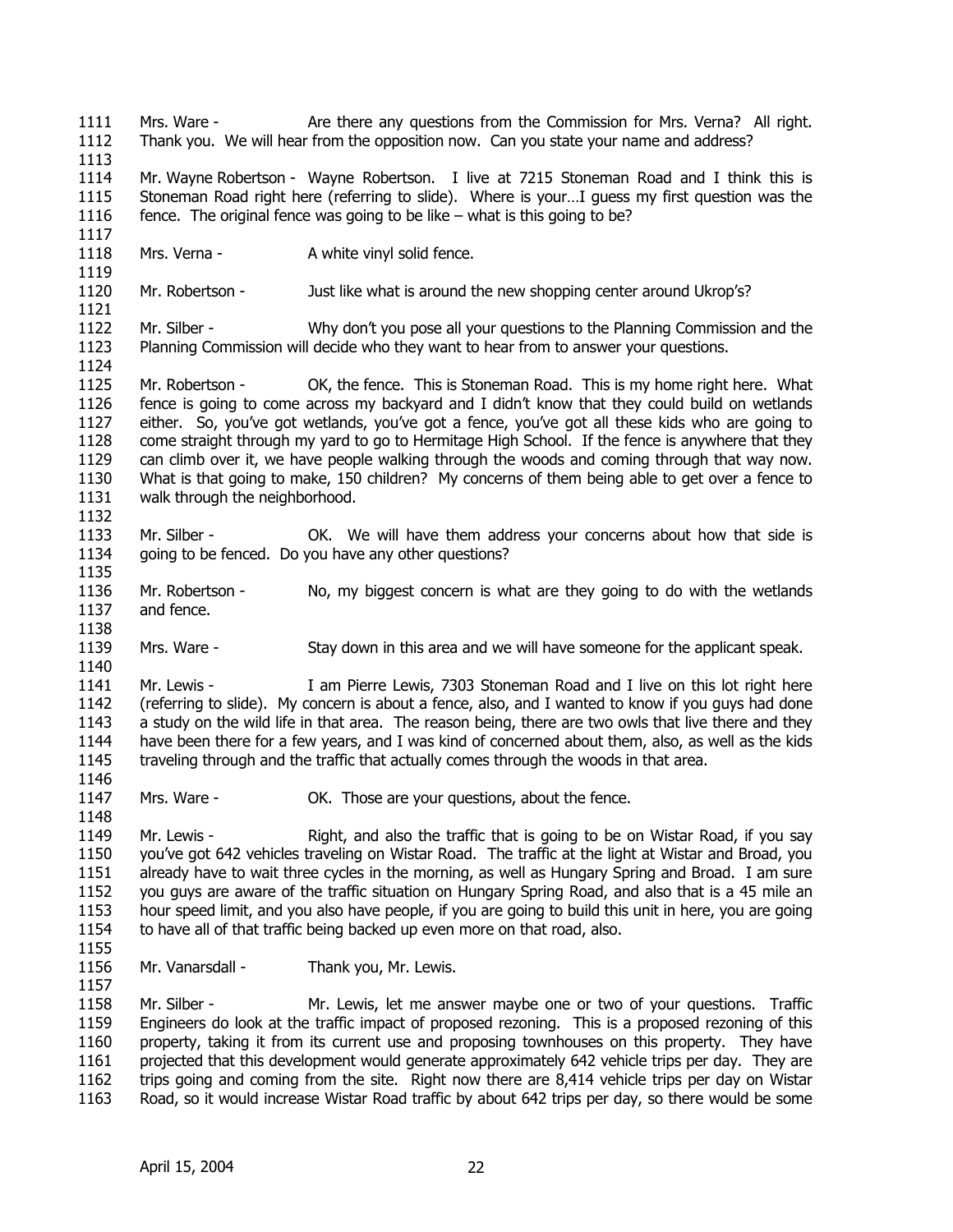- 1164 1165 1166 1167 increase. They go on to say, however, that the adjacent road network of Wistar Road and the surrounding roads can accommodate this additional traffic safely, so there is going to be some increase in traffic. Yes, there is already traffic out there, but our Traffic Engineer does believe that the road system can handle that additional traffic.
- 1169 Mr. Lewis - It is a two lane road. You are aware of that, right?
- 1171 Mr. Silber - Yes, I am aware of that.

1173 1174 1175 1176 Mr. Lewis - And another thing I wanted to ask you about was early in the morning, like 4:00 a.m., I hear the dumpsters being emptied from Merchant's Walk, and what is going to happen as far as the removal of trash from that area and also, I hear Verizon when they dump their dumpsters there in the morning. It sounds like a bomb going off is what it sounds like.

- 1178 1179 1180 1181 1182 1183 1184 1185 Mr. Silber - Often in a development like this, we will have a condition that deals with the handling of trash. I will have to ask the applicant or staff to help me. I don't see that as a proffered condition here, but we can look into that. I will have the applicant address that issue. You also raised a question about owls on the property and wild life. We do not do an extensive study of the wild life that is on a piece of property before it is developed unless there is some known species of some endangered characteristic. Typically, the wild life would just find other habitat, so I know that there are owls in the area. Owls often go to other wooded areas to survive.
- 1186 1187 1188 1189 Mr. Lewis - How many wooded areas are going to be left? They are (unintelligible) like crazy now. This is one of the last few pristine areas that we have. They've got the water to drink right there and they've got all of the food in the woods. I mean it is a wetland through there. I don't know if you are aware of that.
- 1191 1192 1193 1194 Mr. Silber - Yes, there are wetlands on the property and that has been identified in the applicant's plans and they will have to deal with that and stay off of the wetlands in the development of the property.
- 1195 1196 1197 1198 Mr. Lewis - I don't know. Can you bring that program back up? In all actuality, the owls, they live right in here in this area right here is where they live (referring to slide). There are two of them.
- 1199 1200 1201 1202 Mr. Silber - Based on, if I am reading this plan correctly, and this is just a conceptual tentative plan at this point, it looks as though that is an area that would remain undisturbed. They are not proposing any buildings or parking lots or anything on that area, so in all likelihood that will remain in its current state and perhaps the owls can continue to reside at that location.
- 1204 1205 1206 1207 1208 1209 Mr. Lewis - But in all actuality the creek, I guess this is the creek right here. Here is where they are going to get their water. I do actually walk through here with my dog and we do enjoy the woods back there I can tell you that, and these owls, I don't know what kind they are, but I do hear them and I do watch them fly through, and they have got like an eight foot wing span, so they are older. They are mature owls. So, are they going to go anywhere else? I don't know.
- 1211 1212 1213 1214 Mr. Silber - I don't know. Just keep in mind this is property that is owned by someone and they have the right to request to have it rezoned for development, so that is what is before the County for consideration.
- 1215 Mrs. Ware - Are there any questions?
- 1216

1210

1168

1170

1172

1177

1190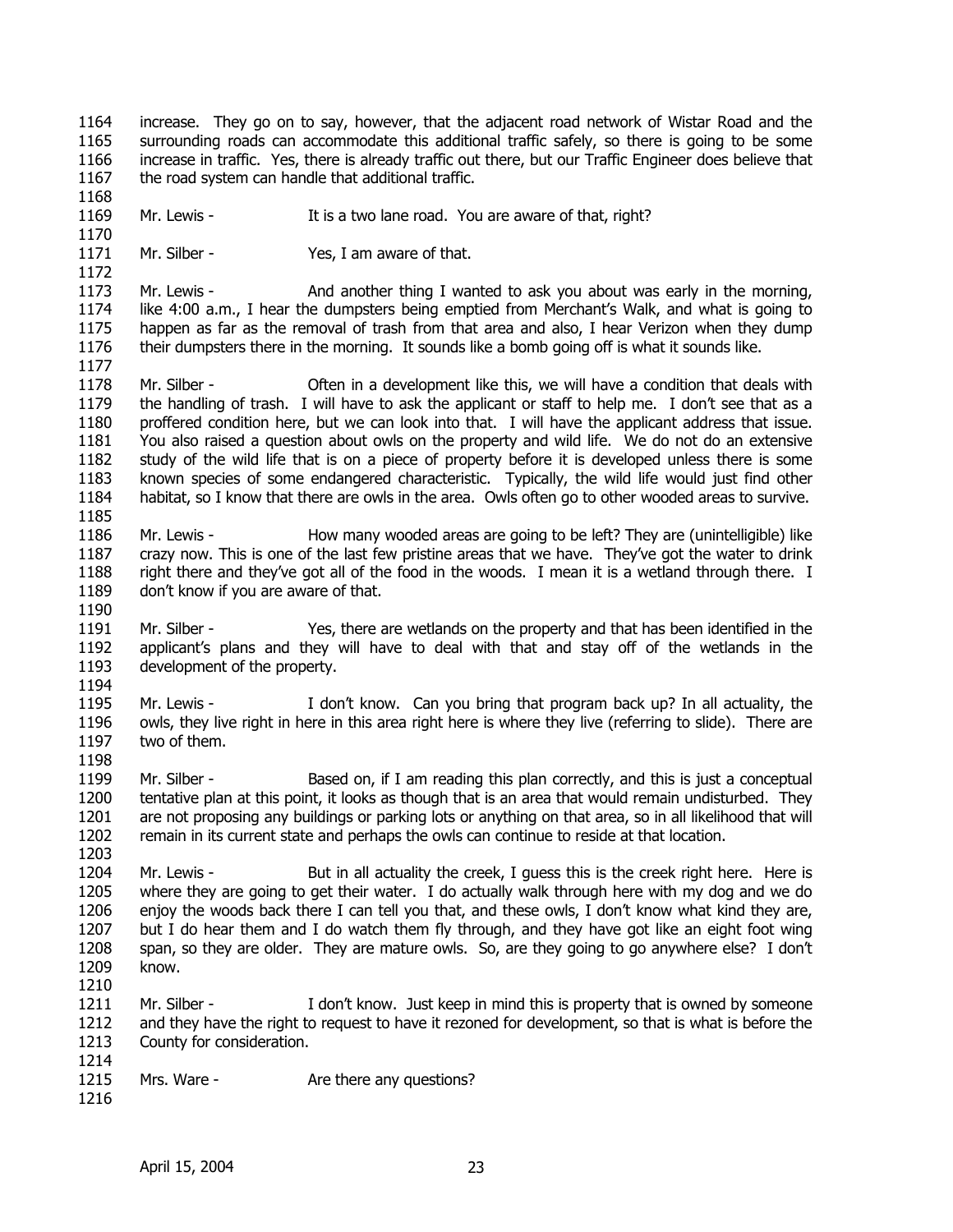1217 Mr. Vanarsdall - Thank you, Mr. Lewis.

1218

1221

1234

1219 1220 Mrs. Ware - Please come forward to the microphone. We are audibly taped. You have about seven minutes left. Please state your name and address, please.

1222 1223 1224 1225 1226 1227 1228 1229 1230 1231 1232 Ms. Rogers - My name is Judy Rogers. I live at 114 North Nansemond in the City, but I own the property adjacent to the back end of where this proposed building comes out onto Wistar Road. I am curious about two things. One, is the road going to continue to come out at the same angle that it comes out now, or will it be changed? And what will the buffer against my property be? And I am also curious, since the next four parcels along Wistar that attach to the back end of the phone company, I had drawn up plans for townhouses there several years ago and I was turned down because of the wetlands problem, and I am wondering if this sets a new precedent that I might come back with other plans to do this in the future. It appears that where this creek continues on through the phone company, it looks like it will be developed and does this give me precedence to be able to develop my property, also. That is my two questions.

1233 Mr. Vanarsdall – My secretary.

1235 1236 1237 1238 1239 1240 1241 1242 1243 1244 1245 1246 Mr. Silber - Was that two questions? OK. I think the road, if I am reading the plans correctly, and the applicant can correct me, but I believe the road location will change with development of this property. They will be relocating the existing road to Verizon, and they will be constructing their own road to serve their townhouse development. The buffer adjacent to Wistar, I think you were asking about, I may ask the applicant to answer that question. Will this set a precedent for zoning across the street? Yes, across the street, I presume your property across the street is zoned R-3, which is for single-family residential. With this property being rezoned to townhouses, it could have a precedent. It could have an influence on that; however, the Land Use Plan, the County's Long Range Land Use Plan shows some of that property across the street for residential and a portion of it for offices, so the County does have a long-range guide or plan on how that property is to be used.

1247 1248 1249 Ms. Rogers - When you say across the street, I am on the north side of Wistar, which is the same side the phone company is on.

1250 1251 Mr. Silber - Oh, I am sorry. I thought you said you were across the street.

1252 Mr. Lewis - Her property is immediately to the right. She owns the parcels next door.

1254 1255 1256 1257 Mr. Silber - OK. I misunderstood. Then that property is all zoned for single-family residential. The zoning is R-2A. I personally think that those properties across there should continue to be used for single-family residential. I don't see a need for that land use to change.

1258 1259 Ms. Rogers - That the possibility might exist if I could show that I could follow in the same sort of housing that is being proposed.

1261 1262 1263 Mr. Silber - I think that we would have to look at the size of the properties. How many properties were put together, the impact that that might have on the single-family nearby. That would need to be evaluated based on configuration of the property.

1265 1266 1267 Mrs. Rogers - And the other question about how the new road is coming off of the back end of the phone company will be separated from my property is what? Will that be done with a buffer or a fence, or what will be the separation there?

1268

1253

1260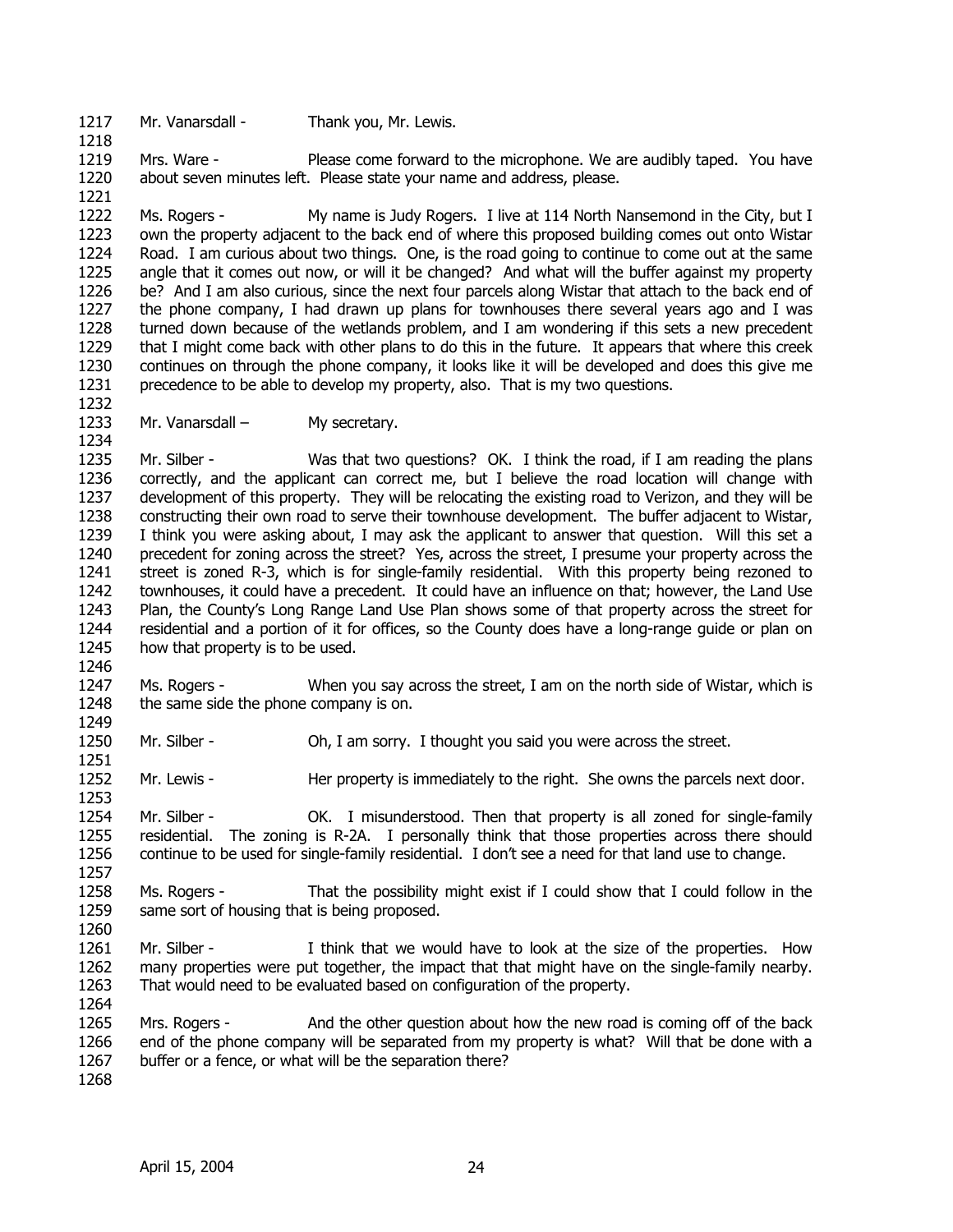1269 1270 1271 1272 1273 1274 1275 1276 1277 1278 1279 1280 1281 1282 1283 1284 1285 1286 1287 1288 1289 1290 1291 1292 1293 1294 1295 1296 1297 1298 1299 1300 1301 1302 1303 1304 1305 1306 1307 1308 1309 1310 1311 1312 1313 1314 1315 1316 1317 1318 1319 Mr. Marshall - The phone company relocation road is not going to be anywhere near your property. Mr. Silber - Maybe we need to back up Mark that shows it near the bottom. Mrs. Rogers - Can I see where that is? I don't quite understand where it is going to be. Mr. Marshall - Right down at the bottom. Mr. Bittner - This is the existing entrance (referring to slide). It would be relocated to here (referring to slide). There would be another new entrance constructed here, both off of Wistar Road. Mrs. Rogers - OK, and would there be a buffer there? Mr. Marshall - There is a landscape berm or buffer along Wistar Road on the plan. Mr. Bittner - It is 25 feet along the whole perimeter. Is that correct, Sandy? Mrs. Verna - Right. Mr. Bittner - Yes, a 25-foot buffer would be along Wistar Road and around the project. Mrs. Rogers - OK, thank you. Mrs. Ware - Do you want to hear from the applicant at this point? Is there anymore opposition? Does anyone want to speak in opposition? Good evening. Mr. Henry Wilton - For the record, my name is Henry Wilton and I have come to answer a number of questions. No. 1, I think I should take some of the easier ones. The trash removal, the trash cans like any residential community would be contracted for by the association, and the association probably will get one of the many companies to do this, that handle townhouse subdivisions, will actually contract for the trash removal. There will be no dumpster pickup, so there is not going to be that problem. In regard to the wetlands, you can see by the way we've planned this out, originally we had impact in additional wetlands and we decided to stay away from that and not impact those wetlands, so the area that is where the owls are living, we decided basically not to impact that. So, I guess, again, that is not going to be…the trees won't be cut, the wetlands will not be disturbed from there back. There was a concern that it might become a playground, but, again, we are not planning on clearing that property. It is wooded and the entrance to that property is actually wetlands, so to get to that piece of property would be extremely painful, I guess. It is hard to sense these concerns against the residential property. Every residence will be – there will be a 6- foot high vinyl fence. It will be maintained by the association, again, a vinyl solid 6-foot high fence all the way around the project. So, I think that there will also be some additional buffering with some landscaping and also some berms against the residential property also. In regard to Mrs. Rogers's property to the right, she had talked to me, and basically I have taken a look at that, and hopefully, with their approval, I would hope that you could, actually I think I've laid it out for about eight units, possibly down the road. Her property to the right, in regard to her question of buffering, we are not developing anything adjacent to her property. In fact, we are leaving that open also, and the only thing that she has got adjacent to it would be the BMP facilities that were put in, so there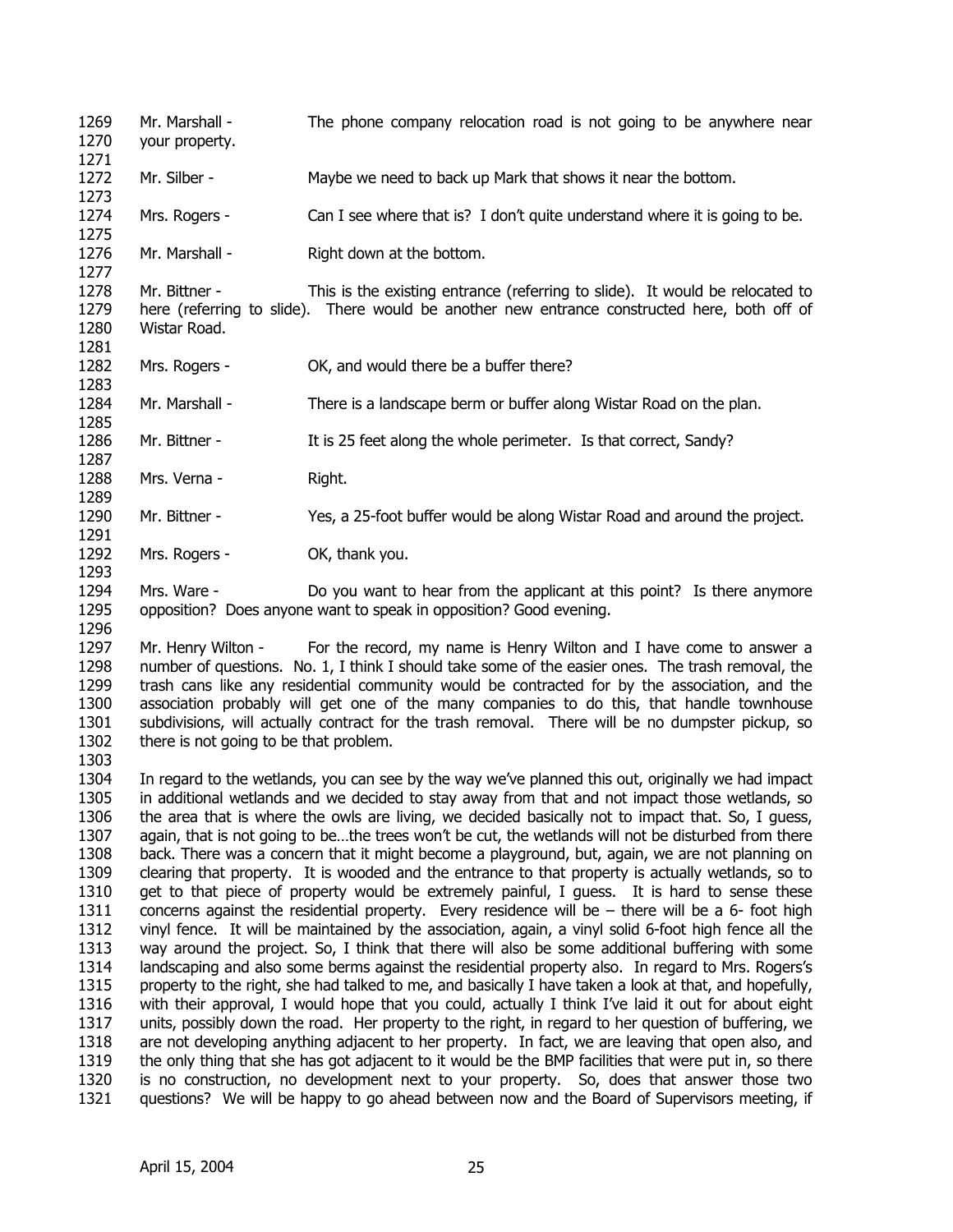1322 1323 1324 1325 1326 1327 1328 1329 1330 1331 1332 1333 1334 1335 1336 1337 1338 1339 1340 1341 1342 1343 1344 1345 1346 1347 1348 1349 1350 1351 1352 1353 1354 1355 1356 1357 1358 1359 1360 1361 1362 1363 1364 1365 1366 1367 1368 1369 1370 1371 1372 1373 you would meet us out here afterwards, we'd like to have a meeting with everybody, and we could go through exactly the types of fence, and everything else. And also, walk the back of your yard so you know exactly what we are going to go ahead and do, and we will do that in the next week or two. So, we will be happy to go ahead and set that up if you will meet us at the end of the meeting. Other than that, I think I've answered everything. Mr. Vanarsdall - You remember the meeting we had over at the townhouse, and I brought up about the dumpster and the dumpster hours. Mr. Wilton - Yes, sir. Mr. Vanarsdall - Do you remember that? So, I would like to see you put a proffer on there that there wouldn't be a pickup before 7:00 a.m. or after 9:00 p.m. Mr. Wilton - Yes, sir. As far as the basic residential trash, we don't have dumpsters. We… Mr. Vanarsdall - Some kind of vehicle has to come to that place, pick up something and go away. Mr. Wilton - Sir, we will be happy to put that proffer in. Mr. Vanarsdall - And what I wanted to do is what the gentleman, Mr. Lewis, mentioned about at Merchant's Walk. This happens everywhere. It is always at 3:00 and 4:00, so if you would put a proffer on that I would appreciate it. Do you want to do it now or do you want to do it at Board time? Mr. Wilton - Yes, sir. We will go ahead and put that proffer in and again, we will add some more proffers between now and then. We will meet with the people and if they have some other concerns, we will certainly address them in proffers. Mr. Vanarsdall - I just wonder what he said about the traffic. That does back up at that light. I understand now that Broad Street now, a State road, they always set it for them, and you on the side in a County road, you have to wait longer. I was just throwing it out. Maybe they would want to synchronize it. Mr. Wilton - Because we are increasing the traffic, maybe increasing the frequency of the light. Certainly, we will go ahead and talk to them about that. Mr. Vanarsdall - That is all the questions I have. Mr. Wilton - Yes, sir. Mrs. Ware - Are there any more questions for Mr. Wilton from the Commission? Thank you. You have one quick question, sir? Mr. Lewis - Yes, I do. Also, on here you are describing that as being wetlands through this area right here. What about the homes being built right here? All this is a wetland buffer also. You are talking another 10, 15, maybe 20 units that are also sitting right here in the wetlands. This one right here is right on the end. I am a construction inspector by job, a heavy equipment operator by trade, but I can see that is wetlands.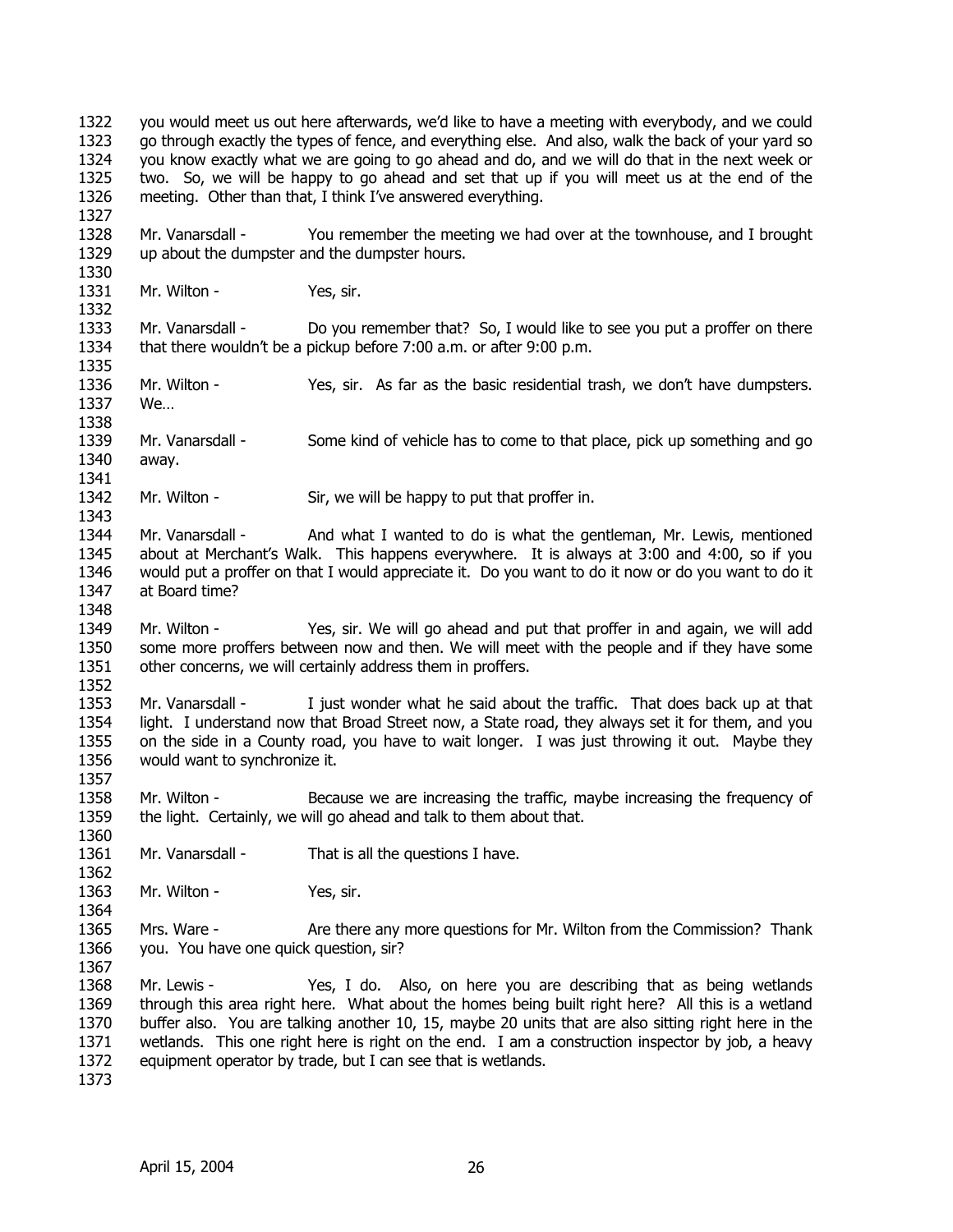1374 1375 1376 1377 Mr. Silber - Yes, sir, Mr. Lewis. I will let Mr. Wilton answer that. You can impact wetlands. They need to do that properly with the proper approvals. I will let Mr. Wilton indicate how he intends to do that.

1378 1379 1380 1381 1382 1383 1384 1385 1386 1387 1388 Mr. Wilton - Yes, again, we can impact some wetlands, and what we have decided to do here is again, that is additional wetlands. It is less, substantially less than an acre, probably .2 of an acre, so they went back. We are allowed to actually impact some wetlands, and again, a majority of the wetlands and some of the property that is protected by the wetlands, we have decided not to. But in this particular case, again, we are allowed to. We have to have the necessary permits. We will apply for those, but we have talked to our wetlands expert and these have been flagged and we know where the wetlands are and again we know approximately how much we can affect or impact, and, again, we have set that up, but we have minimized the impact. Originally this was set up with an impact on more wetlands and we decided to reduce the wetlands impact, so we are allowed to impact this much. And, again we will work with VEC and the Army Corps in regard to the permits that we need.

- 1389 1390 1391
- Mrs. Ware Thank you. Anything else, Mr. Vanarsdall?

1392 1393 1394 1395 1396 1397 1398 1399 1400 1401 1402 1403 1404 1405 Mr. Vanarsdall - I think Mr. Wilton covered everything we talked about and all of you who came tonight to speak, I appreciate your coming and your input. Mr. Wilton said he would talk to you in the lobby and answer any other questions you might have. I want to use this case as a good example. Mr. Wilton, Mr. Glover, Jean Moore and Mark, all of us had a meeting over at the County about this case and this was Jean Moore's first case in the Brookland District, and so she was somewhat delighted about how it went, because Mr. Glover insisted on this fence. Mr. Wilton said he didn't mind doing it, but it was going to be kind of expensive. Mr. Glover said, "Well, I told you a long time ago not to pay too much for property." Remember that? Anyway, Mr. Wilton and Mrs. Verna have worked on this case and have done everything we asked for and we talk about cases that are filed sometimes with one or two proffers just to make it a proffered case, and this is a good example. For one thing, the supervisor knew what he wanted on that property or pretty well, and we kind of knew what it would take to make it go, and I want to thank you all for the cooperation we got from Sandy and Hank on this, and having said that, I recommend to the Board to approve Case C-19C-04.

1407 Mr. Marshall - Second.

1409 1410 1411 Mrs. Ware - Motion made by Mr. Vanarsdall and seconded by Mr. Marshall. All in favor say aye. All opposed say no. The motion passes.

1412 **REASON:** Acting on a motion by Mr. Vanarsdall, seconded by Mr. Marshall, the Planning Commission voted 5-0 (one abstention) to recommend that the Board of Supervisors **grant** the request because the proffered conditions would provide for a higher quality of development than would otherwise be possible. 1413 1414 1415

1417 Mr. Silber - This will be heard at Board level on May 11, 2004 at 7:00 p.m.

1418

1416

1406

1408

1419 That concludes the rezoning requests on the agenda. We do have two additional items.

1420

1422

1421 **APPROVAL OF MINUTES: Planning Commission March 11, 2004** 

- 1423 1424 1425 Mrs. Ware - Do you have any corrections to the minutes? Do we have a motion for approval?
- 1426 Mr. Vanarsdall - I move that we accept the minutes of March 11, 2004.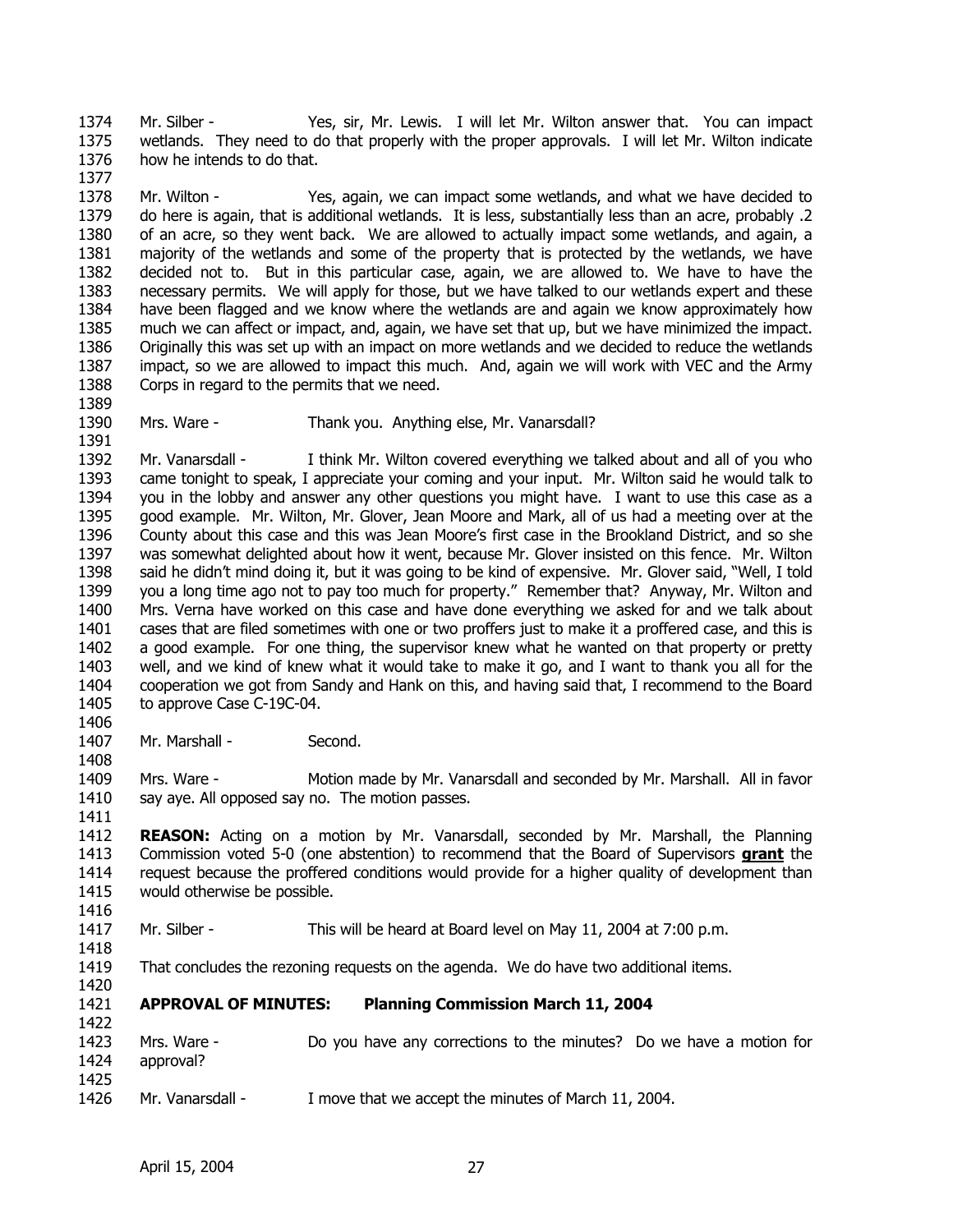1427 1428

1429

1446

1448

1453

1460

1462

1468

1470

1472

1475

1477

Mr. Marshall - Second.

1430 1431 1432 Mrs. Ware - Motion made by Mr. Vanarsdall and seconded by Mr. Marshall. All in favor say aye. All opposed say no. The motion passes.

1433 1434 1435 **DISCUSSION ITEM:** Setting of Work Session for Land Use Plan Amendment for an Urban Mixed Use area in Innsbrook.

1436 1437 1438 1439 1440 1441 1442 1443 1444 1445 Mr. Silber - We need to set a work session with the Planning Commission to discuss a Land Use Plan Amendment for an Urban Mixed Use designation in Innsbrook. There is a portion of Innsbrook that a developer is interested in having shown on the Land Use Plan and later zoned for UMU. We'd like to hold a work session with the Planning Commission on May 13 if that is acceptable. As you recall, we already have a work session scheduled beginning at 5:30 p.m. on the  $13<sup>th</sup>$  to talk about two other things. One was to talk about the Planning Commission processes and the second was to talk about tot lot locations and designs of tot lots in single-family subdivisions. This would be the third item we would add to the agenda and I would propose that we would start earlier, that perhaps we start at 5:00 p.m. in the County Manager's Conference Room. We will serve you a warm dinner, if that makes a difference.

1447 Mr. Marshall - Are we going to have that same presentation that I saw already?

1449 1450 1451 Mr. Silber - Very close to it. I don't expect to invite the applicant. I think staff will just brief the Commission, but, Mr. Marshall, it is the same concept.

1452 Mr. Marshall - The other was a slide show.

1454 1455 1456 Mr. Silber - We probably won't be that elaborate, but we will have some ideas of things we want to share with the Commission.

1457 1458 Mr. Archer - What was that date again, Mr. Secretary?

1459 Mr. Silber - It is May 13 at 5:00.

1461 Mr. Marshall - ... be in there at 5:30.

1463 1464 Mr. Vanarsdall - We have something at 5:30. I think that is a meal, isn't it? It is a Commissioner's meeting with a meal.

1465 1466 1467 Mr. Silber - We have all three of these items in schedule if you are allowing me to set this.

1469 Mr. Archer - And that is 5 instead of 5:30. Is that what you said?

1471 Mr. Silber - Instead of 5:30, it would be 5:00 p.m.

1473 1474 Mr. Jernigan - Mrs. Ware had a good idea the other day when I was talking to her. We eat at 5:00? Let's just go ahead and start talking at that point, because we can talk while we eat.

1476 Mr. Vanarsdall - I usually do that anyway.

1478 1479 Mr. Silber - We could do it that way if you want to. Come hungry and we can feed you. I would like time for staff to eat, too, and it is hard for them to eat when they are presenting.